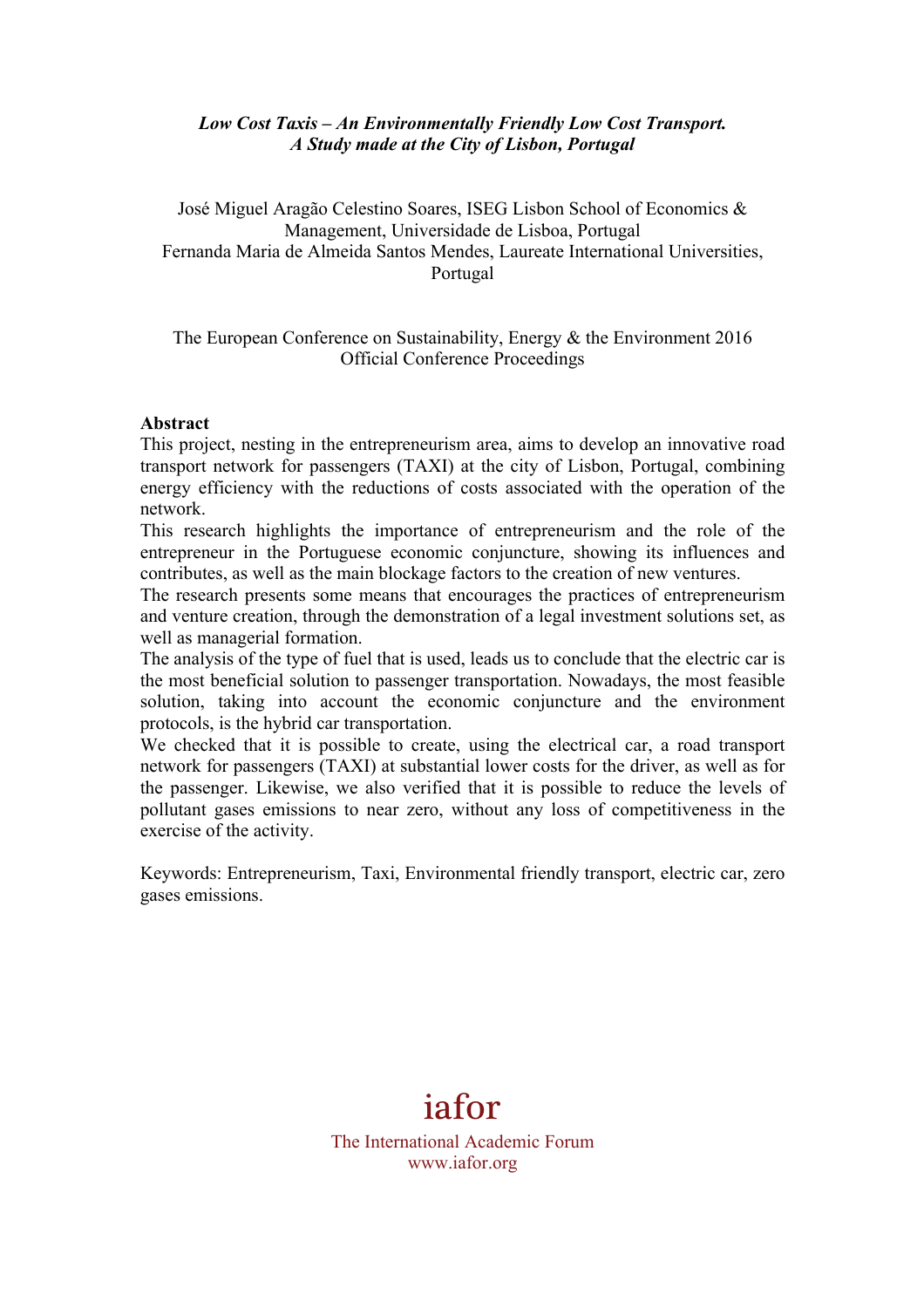## **Introduction**

The choice of an entrepreneurial project in the area of passenger transportation arises for two reasons:

• The importance of emphasizing environmental aspects, trying to find a sustainable and plausible solution to reduce  $CO<sub>2</sub>$  emissions in the urban environment;

• The attempt to change the current perspective of how prices are charged to passengers in passenger transportation of Lisbon (TAXI), finding alternative solutions to generate wealth.

The objective of the project is to evaluate and compare the different types of motor vehicles on the market, namely Gasoline, Diesel, Liquefied Petroleum Gas (LPG) or Natural Gas, Hybrid and Electric vehicles.

The choice of Lisbon for the implementation of a new concept of passenger transportation is obvious to someone who moves daily in Lisbon, given the size of the market, road traffic and passenger traffic registered every day. On the other hand, it is due to the growing environmental concern of State institutions, including the Municipality of Lisbon.

## **Literature review and research questions**

Entrepreneurship is not a new phenomenon in history. It exists since the first innovative human action, in order to improve man's relationship with others and with nature (Dolabella, 2008), and is also seen in a perspective of uncertainty inherent to all human action (Miles, 1949 apud Kirzner, 1997).

Jean-Baptiste Say, who is considered "the father of entrepreneurship", associates entrepreneurs to innovation, and saw them as agents of change (Filion, 1999). We can say that the entrepreneurial spirit in man dates back to pre-history, from the invention of the wheel. In fact, the human species is entrepreneurial, and we can even consider that it is something that is born with Man (Dolabella, 2008).

However the word entrepreneurship goes beyond a mere invention, it refers to how to do things differently in the realm of economic life (Schumpeter, 1999). It is the manifest and willingness of individuals (on their own or in teams, within or outside existing organizations) in perceiving and creating new economic opportunities (e.g.: new products, new production methods, new organizational schemes and new market combinations) (Wennekers & Thurik, 1999).

Hart (2003) defines entrepreneurship as a process of starting and continuing to expand new businesses. In fact, entrepreneurship is defined as any attempt to create a new business or initiative that, whether in temporal or spatial context, influences the economy (GEM, 2004; Kirzner, 1997).

Entrepreneurship can play an important role in the global economy. Its absence in the theories of markets, companies, organizations and changes makes the understanding of the business landscape incomplete (Shane & Venkataraman, 2000).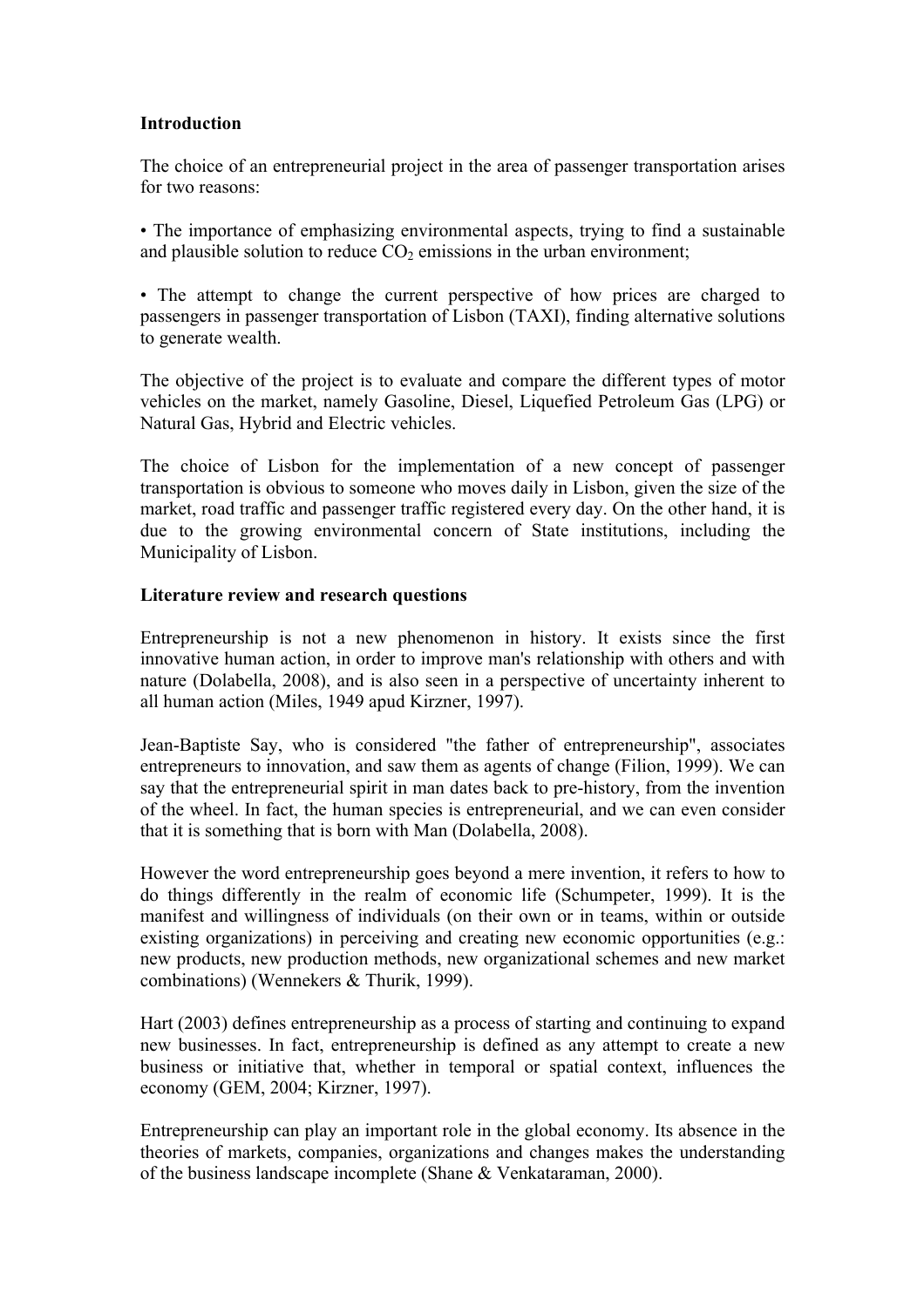Some authors argue that entrepreneurship has little contribution to economic growth and development, especially in poorer countries and might even be socially useless (De Meza & Southey, 1996; Shane, 2009; Naudé, 2011). Others argue that there is a positive interaction between economic growth and entrepreneurship as a business activity, and therefore that they are not an independent phenomena (Dejardin, 2000).

In addition, for the Global Entrepreneurship Monitor (GEM), entrepreneurship is itself a driver of employment and economic growth. The creation of new businesses implies an investment in the local economy, creating new jobs, promoting competitiveness and the development of innovative business tools (GEM, 2004a).

The European Commission, through the Green Paper program (European Commission, 2003), which encourages entrepreneurship in Europe, points out as important reasons for the practice of entrepreneurship: economic growth, job creation, competitiveness improvement, the use of individuals' potential and the exploitation of society's interests (for example, environmental protection, education and social security services, and production of health services).

Entrepreneurship has been considered as a strong driver of business development. Schumpeter emphasizes the entrepreneur's role as the main agent and responsible for the introduction and development of new technologies, contributing to the redesign or replacement of outdated processes and products. The entrepreneur is seen as an agent of change (Schumpeter, 1999), the agent that brings together all the means of production, taking advantage of opportunities with the prospect of profit, taking calculated risks. Entrepreneurship is then the ability to design and establish something from very little or almost nothing (Filion, 1999).

Entrepreneurship comes primarily through two types of impulses of economic nature (Baptista, Teixeira & Portela, 2008), the so-called "necessity" entrepreneurship and "opportunity" entrepreneurship (Ferrão, Conceição & Baptista, 2005).

"Necessity" entrepreneurship results mainly from the lack of employment opportunities or unfavorable conditions in the labor market. It is a social reaction to the lack of stable employment opportunities (GEM, 2004a). The individual, by being "pushed" to the creation of his own business, finds the solution for his survival (Ferrão et al., 2005).

Naudé (2011) argues that necessity entrepreneurship does not focus much in business creation and economic development, as its concern is of a more personal nature in an attempt to generate wealth.

On the other hand, the "opportunity" entrepreneurship appears from the detection and use of an innovative new business idea (Ferrão et al., 2005). It is usually developed by individuals who have greater personal skills and capabilities of economic nature, whether rooted in the individual (personality, attitudes, self-esteem, etc.), whether acquired at work or through training and education (skills, knowledge and experience) (Man & Lau, 2005). Statistically, in the vast majority of countries "opportunity" entrepreneurship is greater than the new business creation arising from necessity (GEM, 2004a).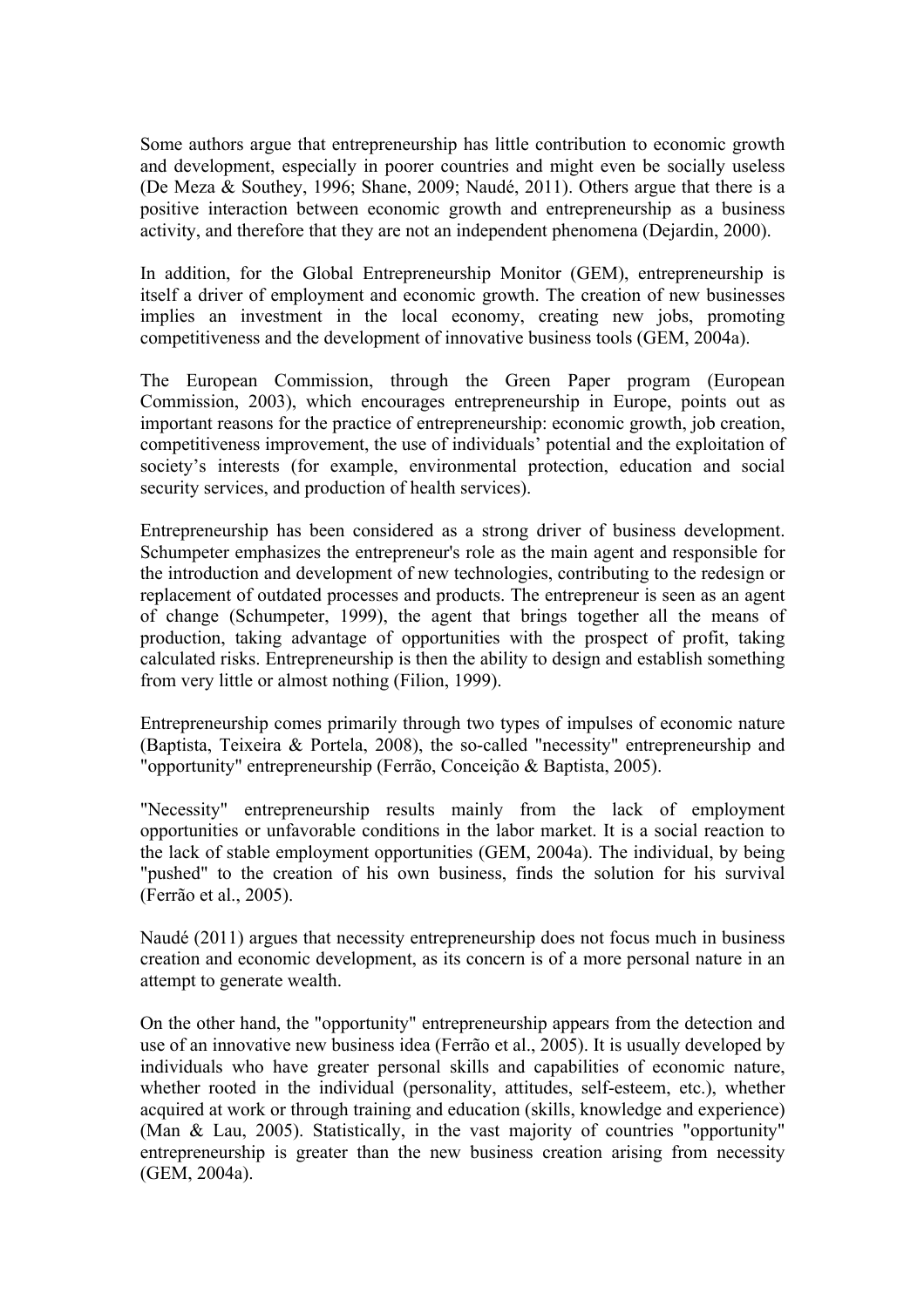In a simplified definition, opportunities are no more than situations in which new goods, services, raw materials and organizing methods can be marketed and sold above their cost of production (Casson, 1982 apud Shane & Venkataraman, 2000).

Ducker cited by Shane and Venkataraman (2000), describe three different categories of opportunities: (1) creation of new information, as in the invention of new technologies; (2) exploitation of market inefficiencies, as happens over time and geography; (3) reaction to the changes, as with political, legislation, or demographic changes.

Individuals with greater entrepreneurial capacity, more information on products, markets, processes and technology, and with lower risk aversion, anticipate more easily a particular business opportunity that will be potentially lucrative (Portela, Hespanha, Nogueira, Teixeira & Baptista, 2008). The individual should play a proactive role to better identify and recognize the opportunities, and thus individual and situational differences can influence this recognition process (Ardichvili, Cardozo & Ray, 2003).

However, the concept of entrepreneurship in a broader perspective is not only about creating new businesses (Antončič & Hisrich, 2001).

If, on the one hand, there are entrepreneurial strategies that seek new opportunities by creating new organizations, we find the existence of that search for opportunities in existing organizations (Figure 1). Once the surrounding environment is constantly changing, opportunities may arise not only as a new design but also as a reformulation of what already exists (Plummer, Haynie & Godesiabois, 2007).



Figure 1: Basic Structure of Business Process Source: Plummer et al., 2007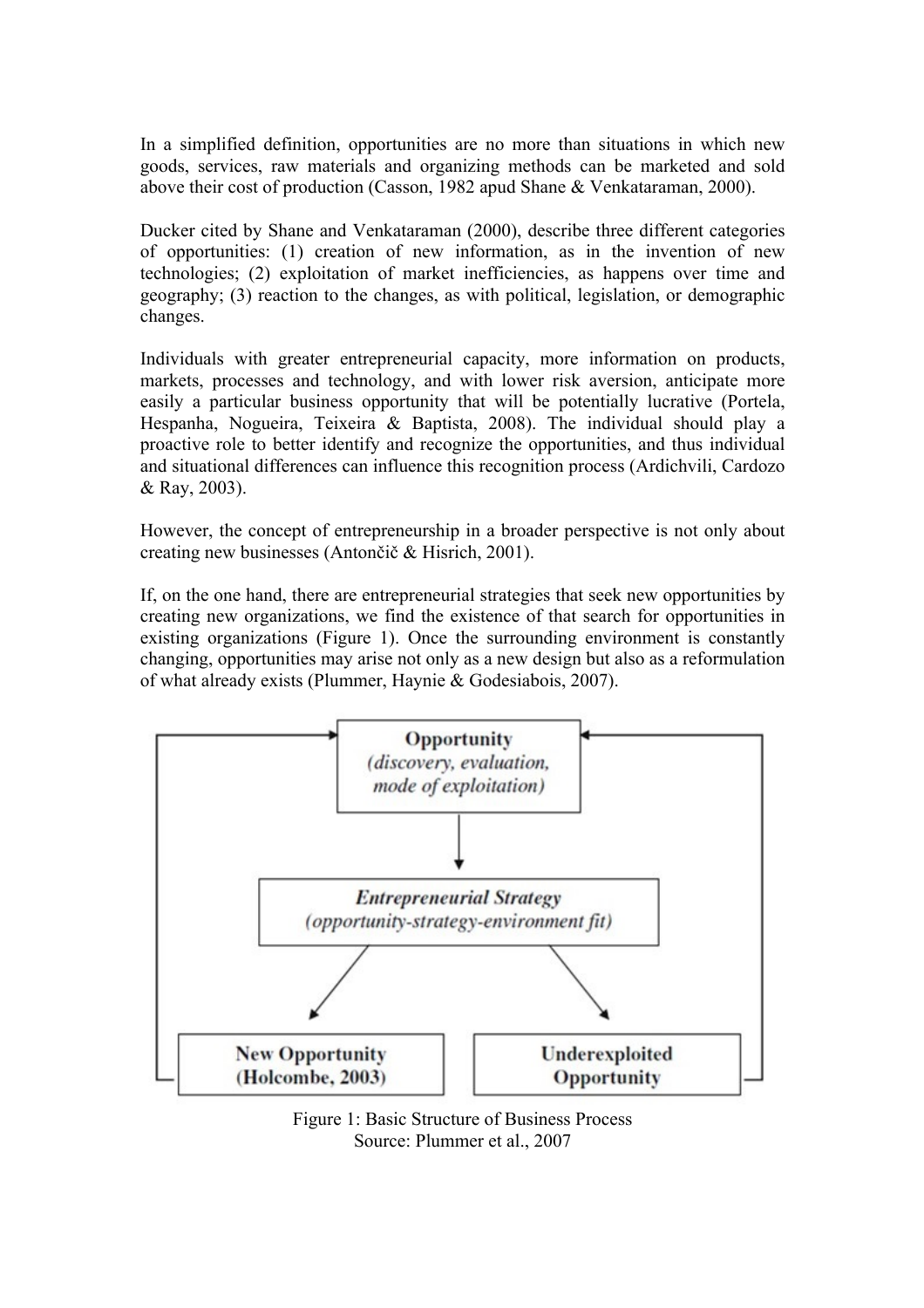Entrepreneurship thus assumes an important role within organizations, finding new solutions to meet the challenges of the moment (Antončič & Hisrich, 2001), and is part of the management function within existing companies (Hitt, Ireland, Camp  $\&$ Sexton, 2001). In a study by Stevenson and Jarillo (1990), entrepreneurship is seen as a process in which individuals within organizations do new, and out of the ordinary, things in search of new opportunities.

Given that the market is increasingly competitive, companies require their professionals to have entrepreneurial attitudes and characteristics (Dolabella, 2008). These characteristics play a necessary role in the development and growth of the various business sectors (Pasquini, Rodrigues, Vendrame, Sarraceni & Ribeiro, 2009), not only by the creation of new projects, but also by the creation of other innovative activities and guidelines, such as: developing new products, services, technologies, administrative techniques, competitive strategies and positioning (Antončič & Hisrich, 2001).

In an attempt to clarify the explanation, Figure 2 shows the entrepreneurial process in existing organizations, defined as "Intrapreneurship".



Figure 2: Intrapreneurship model and direct effects Source: Antoncic & Hisrich, 2001

New firms are a key element for technological development and balance of markets, through new and more technologically advanced investments, exploring new business opportunities and a more efficient use of resources (Statistics Portugal, 2007).

For Wood (2011) entrepreneurship initiatives allow to develop opportunities to generate revenues, which are needed to help stimulate the economy. Simultaneously, at the social level, new companies can play an equally important role in job creation.

The entrepreneur is the one who presents his ideas to the market, and given the uncertainty and obstacles, makes decisions about the location, manner and use of resources and methods (Wennekers & Thurik, 1999). It is a creative person, marked by the ability to set and achieve goals, where his views serve as motivation to achieve success (Filion, 1999). The entrepreneur is someone who can identify, grasp and seize an opportunity, turning it into a successful business. The entrepreneur is basically a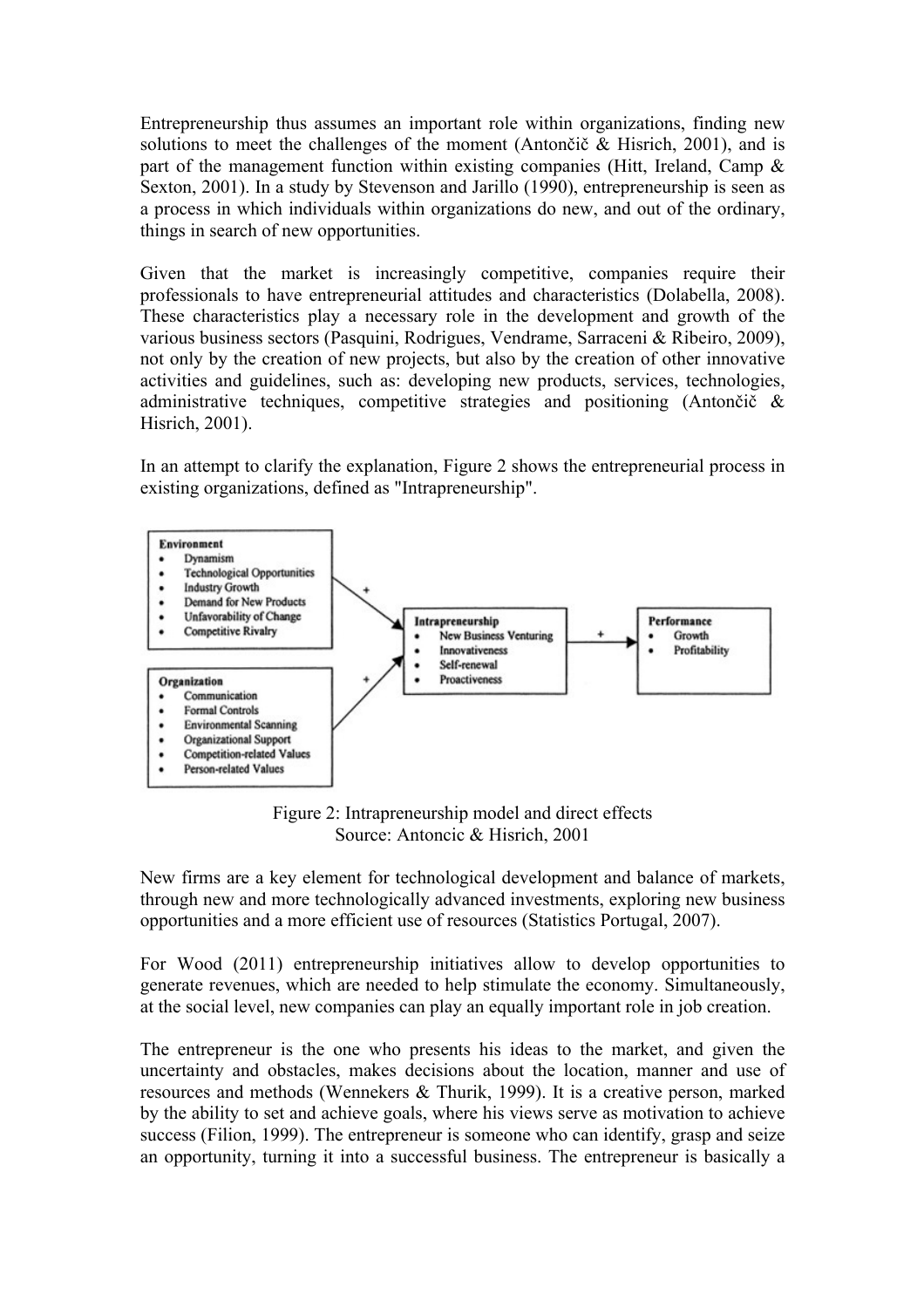person who sees the change as the norm and explores it as being an opportunity (Pasquini et al., 2009).

Entrepreneurs' behavior, attitude, belief, intelligence, knowledge and skills are essential to respond and resolve the demands he sets to himself (Bonnstetter, 1999). Given adverse conditions, it is in the best configuration of these characteristics that entrepreneurs find ways that allow them to take advantage of their ideas (United Nations, 2004).

The entrepreneur is the person who takes risk, by investing his own money. It is also the agent that brings together all the means of production (e.g.: product, investment, wages, rents, etc.) in order to obtain profit, power and prestige (Baumol, 1990). Entrepreneurship is the result of the strategic merge of analytical and creative intelligence and successful practice, and what makes it different is his success, so the entrepreneur not only needs to create product or services ideas, he is also demanded to come up with the type of product or service (Sternberg, 2004).

Entrepreneurs are people who feel the opportunities before others, take risks and act proactively, taking the uncertainty of operating in new markets, they develop new products and form innovative mechanisms or processes to provide services. Entrepreneurs are important agents of economic growth, marketing new products, new production methods, new methods of exploration and innovations that stimulate economic activity (Ferreira, 2009).

Schumpeter (1999) considers the innovative role of the entrepreneur as a determinant of economic development. By creating new forms and combinations of the using knowledge and capital, it is the entrepreneur who runs and changes the economic order.

The entrepreneur also has certain behavioral traits and some attitudes that drive his action. For Filion (1999) the entrepreneurial action is based on four key factors: the vision, energy, leadership and relationships within the market. Dornelas (2001) goes further and considers that entrepreneurs are individuals who make a difference. They are people dedicated to work, passionate about what they do, builders of their own destiny, independent, dynamic and determined, with a leadership capabilities above the ordinary. Possessors of knowledge, planning very well every step of a business, who know how to exploit the opportunities, who take calculated risks and create added value for society seeking solutions that improve people's lives.

The entrepreneur has some special characteristics, with differences among them. There are some entrepreneurs who create and manage a business with the main objective to get profit and growth, and others whose main objective is personal promotion (Carland, Hoy, Boulton & Carland, 1984).

The success or failure of the business depends heavily on the competence of the person (Capaldo, Iandoli & Ponsiglione, 2004). An entrepreneur should be a permanent student, have a great capacity to share information, be transparent, have a high propensity to work, take risks and be receptive to error.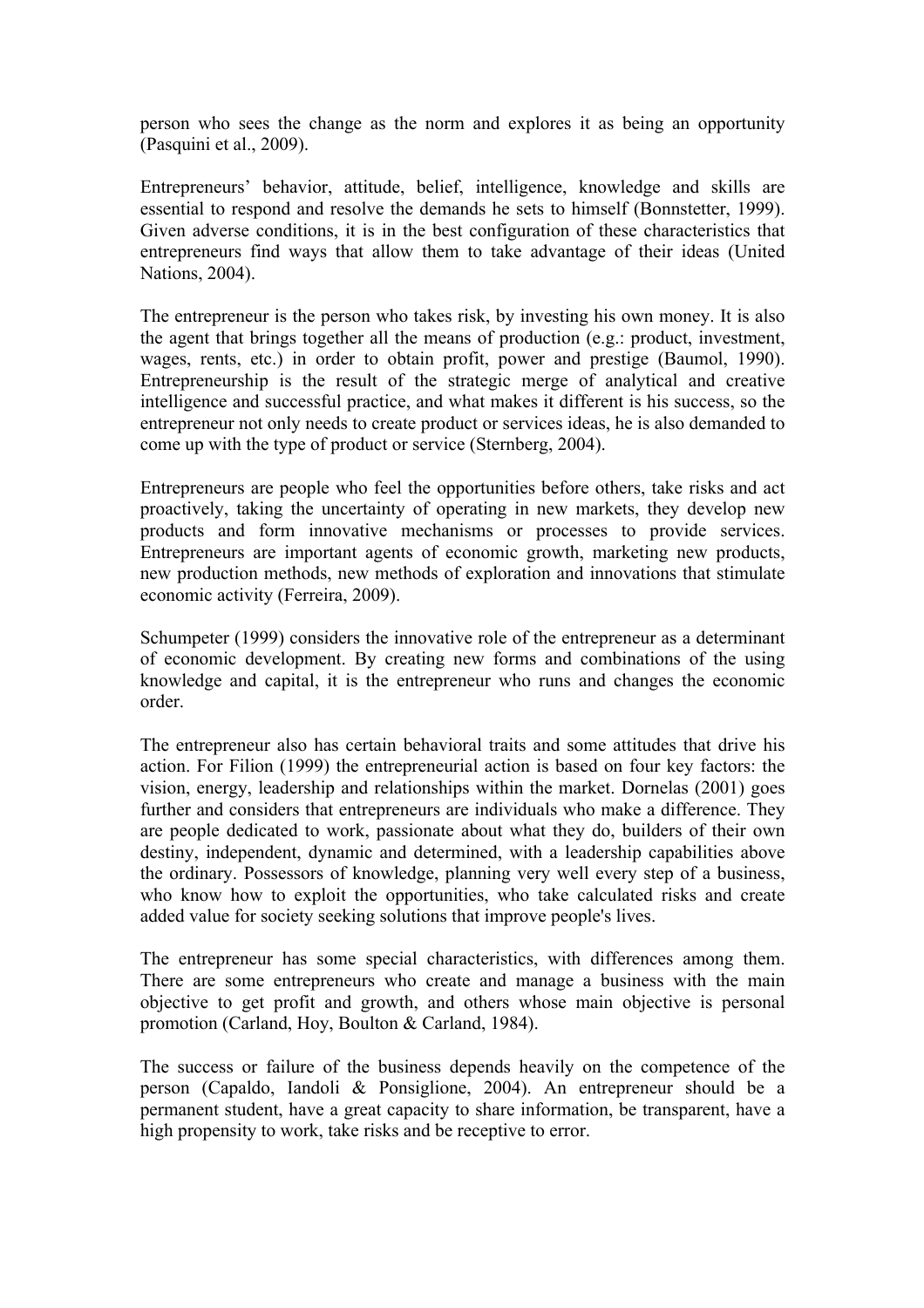According to Ruth (2006), an entrepreneur should be able to do, i.e., to have "management skills". The creative spirit must not be destroyed due to bad financial decisions, wrong investments or defective budgets. Knowing how to make a business plan can be a useful tool for the implementation of projects, but education should not influence their skills, nor change the entrepreneurial intentions of individuals (Graevenitza, Harhoffa & Weberd, 2010).

Miraldes and Garcia (2009) also emphasize this idea, claiming that having good ideas is not enough. An entrepreneur, more than having the capacity to implement his ideas, needs to know who will buy it (identify the target client), check if such target is able to purchase the product, and set the price that will be charged.

The entrepreneur keeps a high level of awareness of the environment in which he lives, using it to detect business opportunities, and should have an attentive attitude towards his surrounding environment. He needs to continually learn, not only about what happens in his environment to detect opportunities, but also about what he does to act properly on a given situation (Filion, 1999).

The impact and the size of the exploited opportunity, which determines its expected value, depend greatly on its characteristics. For example, a cure for lung cancer will have a greater dimension than a solution to the need to create meals in a particular high school (Shane & Venkataraman, 2000). The entrepreneur, by exploring an opportunity, should believe that the expected profit will be sufficient to offset the costs, loss of leisure time, and the associated uncertainty (Kirzner, 1997).

A study conducted by the Statistics Portugal (2007) points out as some of the main motivations for the establishment of new businesses in Portugal, the prospect of making more money, and the desire for new challenges. Most of the new entrepreneurial actions require some funding and support, an issue that has been identified as one of the most significant determinants for the low initiative rates and growth of new companies, both in creation (size of the initial investment) and survival (resources required for business growth in the early years) (Ferrão et al., 2005).

In this study were identified the following research questions:

• Is it possible to exist a TAXI model that reduces  $CO<sub>2</sub>$  emissions in Lisbon?

• Is it possible to exist a TAXI model, in Lisbon, that reduces the price paid by passengers?

## **Methodology**

Based on the literature review presented above, we can consider that entrepreneurship becomes somewhat important for any economy. Its value is transversal, both the concept of creating new companies or activities, and in the implementation and development of an innovative concept within the existing companies. The goal remains the same, to introduce in the market something innovative and with added value.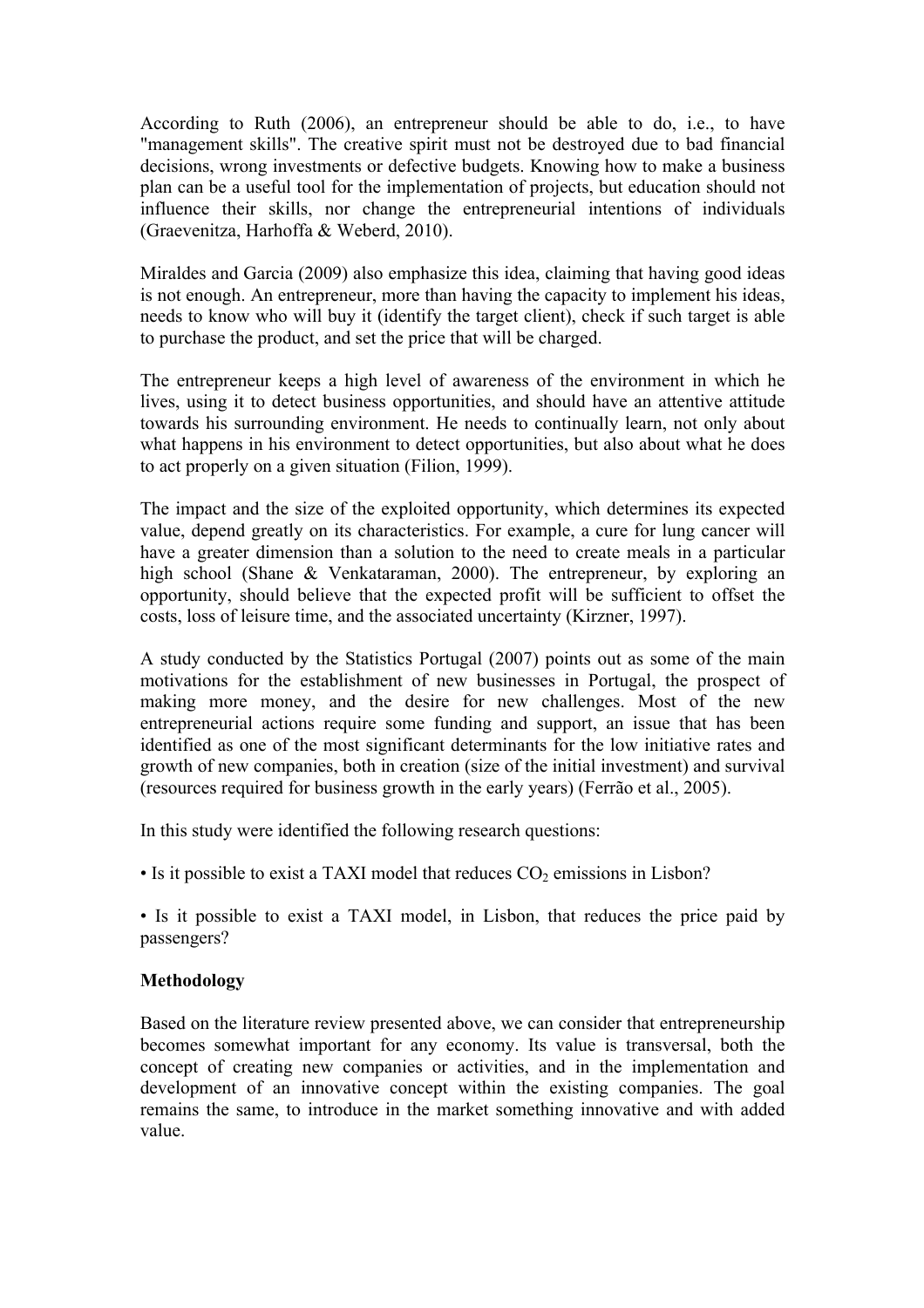This project also aims to be transversal either in implementing a new "brand" in the market, and in exploring this innovation in the existing structure. The project has the purpose to achieve two main objectives:

• First, the environmental concern that is, try to reduce  $CO<sub>2</sub>$  emissions (and other polluting components) in the TAXI network of Lisbon.

• Second, the concern with customers, which is, try to reduce the price paid by passengers using a TAXI.

As the two goals assume a change in the system in place, its implementation can be transversal (changing or creating a new passenger transport system).

Concerning the reduction of gas emissions, the goal involves the change of vehicles (TAXI) currently circulating in Lisbon, by others whose  $CO<sub>2</sub>$  emissions are substantially lower.

Concerning the price reduction for the passengers, the goal is based on the substantial reduction in the cost of fuel. The research provides a comparison between different vehicles, those powered by gasoline, Diesel, Liquefied Petroleum Gas (LPG) or Natural Gas, Hybrid and Electric.

This analysis aims to realize to what extent the reduction in the cost of fuel compensates the initial investment, and assess the possibility of reducing the price charged to passengers.

Costs with vehicle maintenance (mechanics, tires, cleaning, etc.) were not taken into account, since all have similar costs, except for the electric car that has an additional cost with batteries.

Therefore, it becomes crucial to develop a detailed analysis of mobility in the city of Lisbon, of the legislation applicable to transportation by TAXI, of pollutant emissions statistics and of the respective protocol policies, which allow us to answer the two research questions listed above.

#### **Results analysis and discussion**

In a comparative analysis on the population density in Portugal, we easily conclude that the Lisbon Metropolitan Area (LMA) is without any doubt the area with greatest population concentration (26.4% of national concentration) and largest commuting. It means that LMA is where the daily movements between place of residence and place of work or study are higher.

The city of Lisbon is of course the destination of most commuters, both workers and students (Figure 3).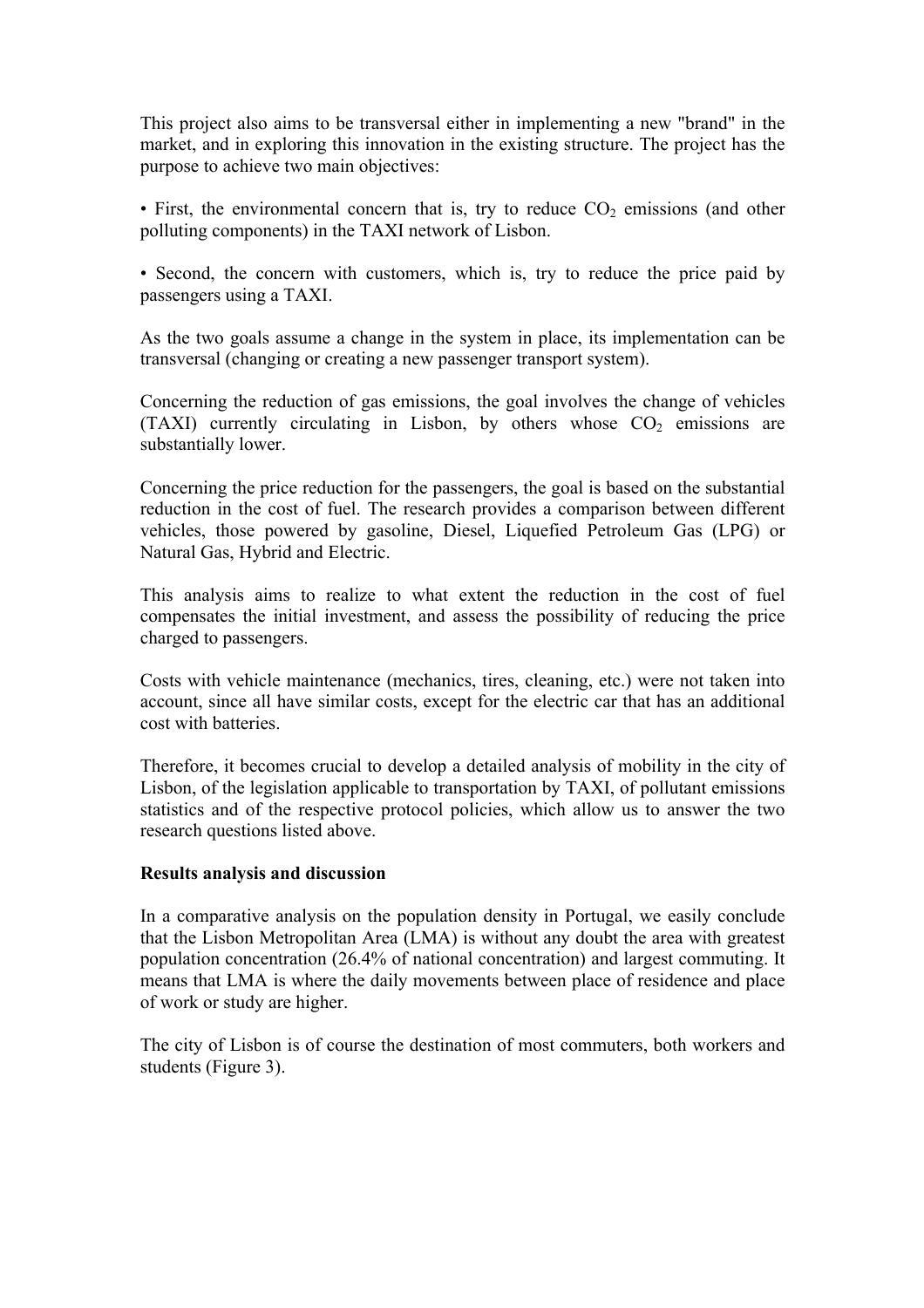

Figure 3: Major student and employed population movements, in the Lisbon Metropolitan Area in 2001 Source: Instituto Nacional de Estatística, 2003

Analyzing in detail the most popular means of transportation, we can see some significant changes comparing the years 1991 and 2001 (Figure 4).



Figure 4: Main modes of transportation used by individual active residents in LMA, 1991 and 2001 Source: Instituto Nacional de Estatística, 2003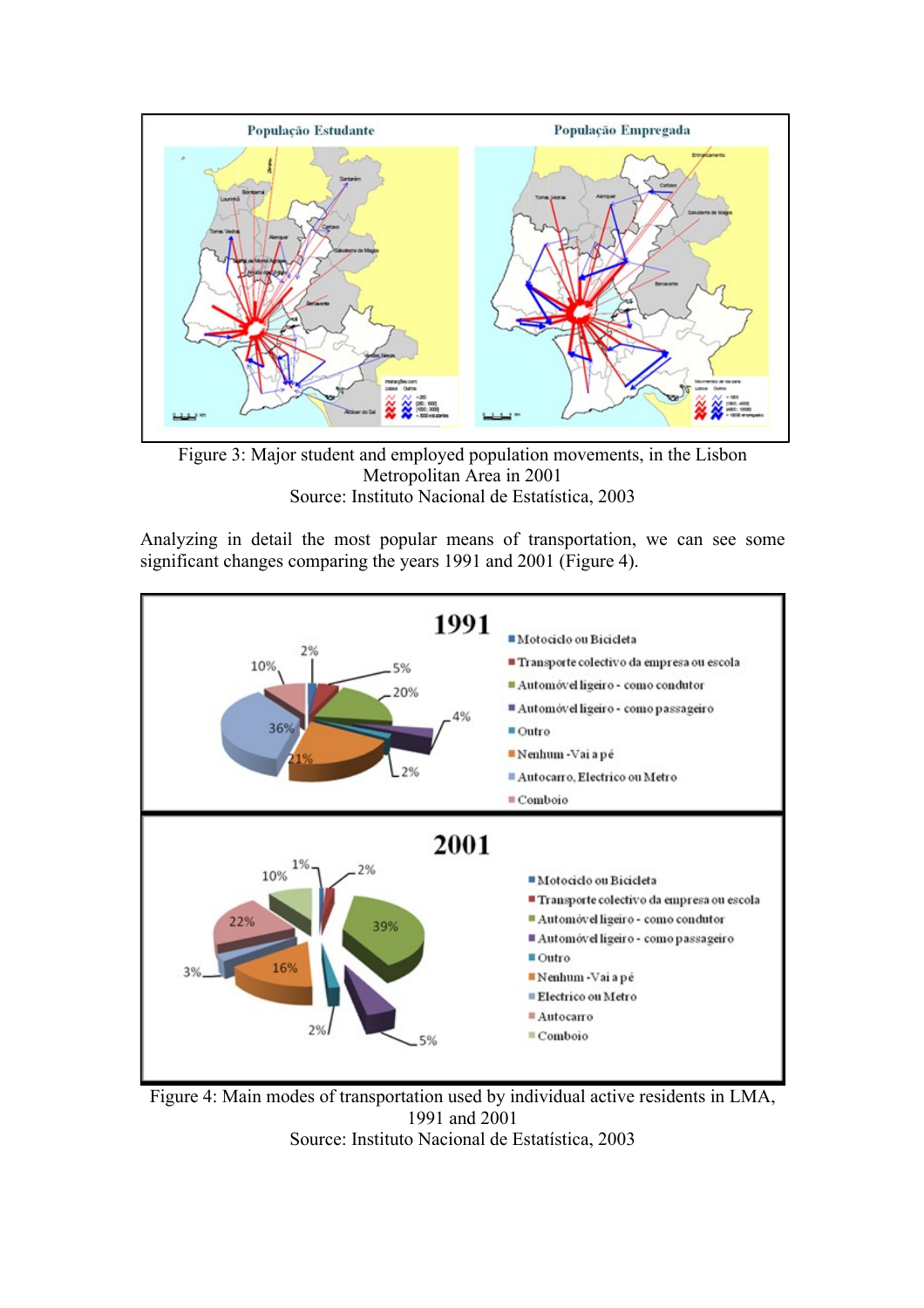The most prominent aspect is the increase in the use of private transportation (passenger car - as a driver) in detriment of using public transportation (bus, tram and subway). Also worth noting, the slight increase in the use of transportation by TAXI (passenger car - as a passenger), although not very significantly.

Under the Framework Directive of Air Quality, stipulated by the European Commission, all Member States shall take measures to ensure that they plans and programs for the "Air Quality Improvement" are developed and implemented in areas where pollutant levels are greater than the limit value (Diário da República, 2007).

For proper compliance with the European and national protocols, the Portuguese State and, in particular, the Lisbon Municipal Council (CML, 2009) have adopted some measures to promote, implement and encourage the reduction of greenhouse gas emissions, such as the commitment, through partnerships with competent authorities, to promote the use of vehicles with clean technology locally (electric vehicles, natural gas, hydrogen and compressed air), with the implementation of charging points for electric vehicles, the commitment to put Portugal as a reference country in the field of sustainable mobility development, and restrictions on the access to certain areas of Lisbon, the so-called Reduced Emissions Zones (REZ).

## **Features and specifications of the vehicles studied**

As mentioned above, the comparative analysis is made with five different vehicles (Gasoline, Diesel, LPG, Hybrid and Electric). The choice of the vehicles was carried out taking into account certain requirements that were identical within vehicles, such as the cost of initial investment (with the exception of the LPG vehicle), factory characteristics, new vehicles (0 kilometers), identical luggage capacity and similar dimensions (with 5 seats). The data collected will form the basis for future conclusions, especially fuel consumption and  $CO<sub>2</sub>$  emissions to the atmosphere.

The characteristics and specifications of the vehicles studied are shown in Tables 1 to 5.

| <b>Gasoline - Mercedes-Benz B 180 Blue EFFICIENCY</b> |             |  |  |
|-------------------------------------------------------|-------------|--|--|
| <b>Features</b>                                       |             |  |  |
| 122cv / 90kW<br>Power                                 |             |  |  |
| cc                                                    | 1595 cc     |  |  |
| 486L<br><b>Carrying capacity</b>                      |             |  |  |
| <b>Places</b>                                         | 5           |  |  |
| <b>Investment</b>                                     |             |  |  |
| <b>Initial investment</b>                             | 21.524,76 € |  |  |
| <b>Taxes</b>                                          | 2.983,44 €  |  |  |
| <b>VAT</b><br>5.636,89€                               |             |  |  |
| <b>Final price</b>                                    | 30.145,09€  |  |  |
| <b>Consumption and CO2 emissions</b>                  |             |  |  |
| <b>Combined consumption</b>                           | 6,2 L/100km |  |  |
| <b>CO2</b> emissions                                  | 138 g/km    |  |  |

Table 1: Gasoline - Mercedes-Benz B 180 Blue EFFICIENCY Source: Authors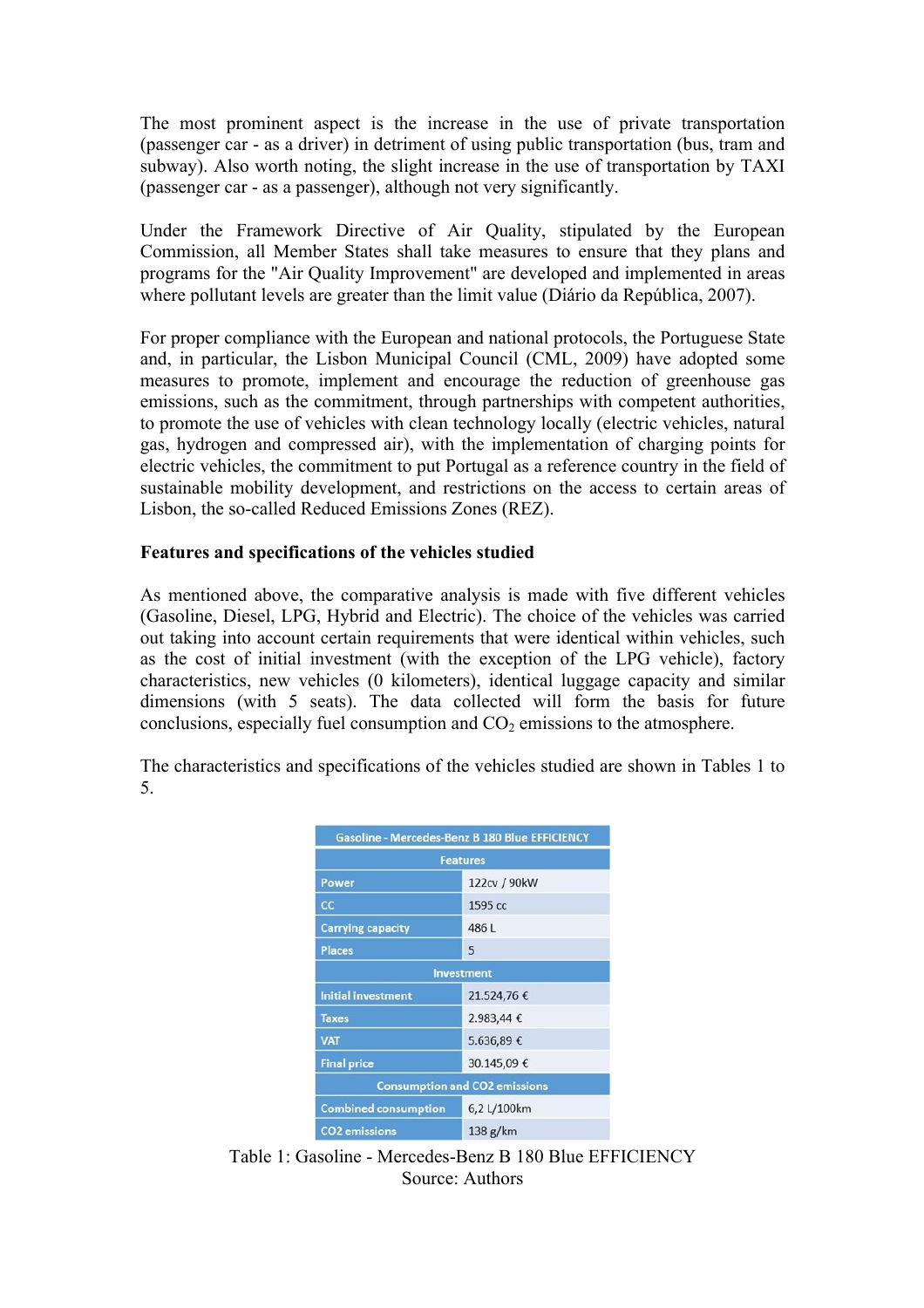| Diesel - Mercedes-Benz B 180 CDI Blue EFFICIENCY |                 |  |  |
|--------------------------------------------------|-----------------|--|--|
|                                                  | <b>Features</b> |  |  |
| Power                                            | 109cv / 80kW    |  |  |
| cc                                               | 1796 cc         |  |  |
| <b>Carrying capacity</b>                         | 486 L           |  |  |
| <b>Places</b>                                    | 5               |  |  |
| Investment                                       |                 |  |  |
| Initial investment                               | 22.327,26€      |  |  |
| <b>Taxes</b>                                     | 4.335,41 €      |  |  |
| <b>VAT</b>                                       | $6.132.41 \in$  |  |  |
| <b>Final price</b>                               | 32.795,08€      |  |  |
| <b>Consumption and CO2 emissions</b>             |                 |  |  |
| <b>Combined consumption</b>                      | 4,6 L/100km     |  |  |
| <b>CO2</b> emissions                             | 115 g/km        |  |  |

Table 2: Diesel - Mercedes-Benz B 180 CDI Blue EFFICIENCY Source: Authors

| LPG - Chevrolet Aveo BI-FUEL 4 Ls 1.2     |                                      |  |  |  |  |
|-------------------------------------------|--------------------------------------|--|--|--|--|
|                                           | <b>Features</b>                      |  |  |  |  |
| <b>Power</b>                              | 62cv/84kW - 81cv/60kW                |  |  |  |  |
| cc                                        | 1206 cc                              |  |  |  |  |
| <b>Carrying capacity</b>                  | 350 L                                |  |  |  |  |
| <b>Places</b>                             | 5                                    |  |  |  |  |
|                                           | <b>Investment</b>                    |  |  |  |  |
| <b>Initial investment</b>                 | 9.481,40 €                           |  |  |  |  |
| <b>Taxes</b>                              | 429,17€                              |  |  |  |  |
| <b>VAT</b>                                | 2.279,43 €                           |  |  |  |  |
| <b>Final price</b>                        | 12.190,00 €                          |  |  |  |  |
|                                           | <b>Consumption and CO2 emissions</b> |  |  |  |  |
| <b>Combined consumption</b><br>(Gasoline) | 5,5 L/100km                          |  |  |  |  |
| <b>Combined</b> consumption<br>(LPG)      | 7,2 L/100km                          |  |  |  |  |
| <b>CO2</b> emissions                      | 130 g/km                             |  |  |  |  |
| <b>CO2</b> emissions                      | 116 g/km                             |  |  |  |  |

Table 3: LPG - Chevrolet Aveo BI-FUEL 4 Ls 1.2 Source: Authors

We assume that the Chevrolet Aveo will use 90% of LPG fuel, and only 10% gasoline (mainly to start the engine and in emergency situations).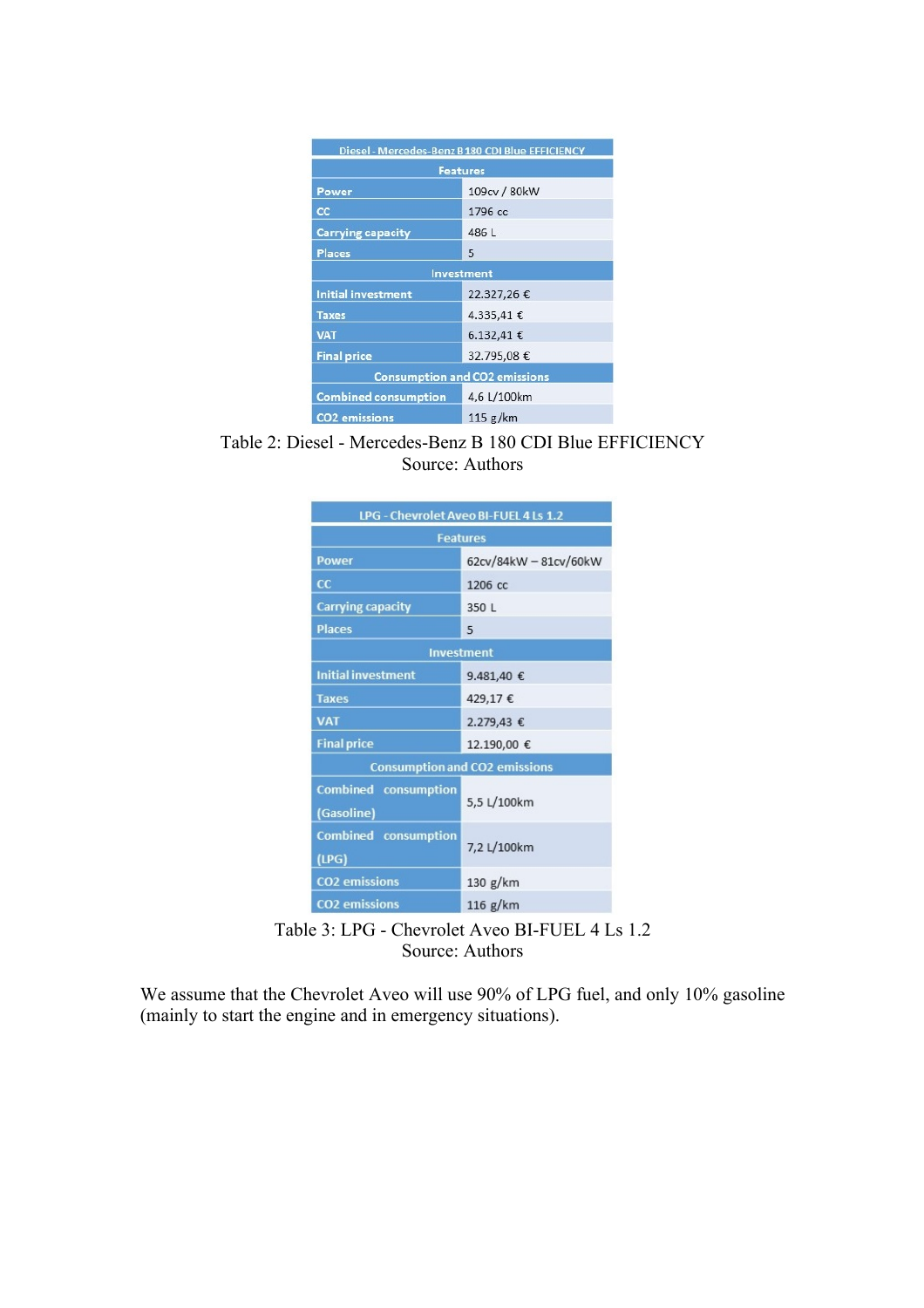| <b>Hybrid - Toyota Prius</b>                 |                                      |  |  |
|----------------------------------------------|--------------------------------------|--|--|
| <b>Features</b>                              |                                      |  |  |
| <b>Power</b>                                 | 99 <sub>cv</sub>                     |  |  |
| cc                                           | 1798 cc                              |  |  |
| <b>Carrying capacity</b>                     | 446 L                                |  |  |
| <b>Places</b>                                | 5                                    |  |  |
| <b>Investment</b>                            |                                      |  |  |
| <b>Initial investment</b>                    | 21.649,63 €                          |  |  |
| <b>Taxes</b>                                 | 1.493,15 €                           |  |  |
| <b>VAT</b>                                   | 5.322,84 €                           |  |  |
| <b>Final price</b>                           | 28.465,62 €                          |  |  |
|                                              | <b>Consumption and CO2 emissions</b> |  |  |
| <b>Combined</b><br>consumption<br>(Gasoline) | 3,9 L/100km                          |  |  |
| <b>Electric consumption</b>                  | Auto Recarregável                    |  |  |
| <b>CO2</b> emissions                         | 89 g/km                              |  |  |
| <b>CO2</b> emissions (electric)              | 0 g/km                               |  |  |

Table 4: Hybrid - Toyota Prius Source: Authors

| <b>Electric - Nissan LEAF</b>   |                                      |  |  |
|---------------------------------|--------------------------------------|--|--|
| <b>Features</b>                 |                                      |  |  |
| Power                           | 80kW                                 |  |  |
| <b>CC</b>                       |                                      |  |  |
| <b>Carrying capacity</b>        | 330 Litros                           |  |  |
| <b>Places</b>                   | 5                                    |  |  |
| Investment                      |                                      |  |  |
| <b>Initial investment</b>       | 29.260,16€                           |  |  |
| <b>Taxes</b>                    | $0 \notin$                           |  |  |
| <b>VAT</b>                      | 6.729,84€                            |  |  |
| <b>Final price</b>              | 35.990,00 €                          |  |  |
|                                 | <b>Consumption and CO2 emissions</b> |  |  |
| <b>Electric consumption</b>     | 24 kWh                               |  |  |
| Autonomy                        | 175 Km                               |  |  |
| <b>CO2</b> emissions (electric) | 0 g/km                               |  |  |
| <b>CO2</b> emissions (indirect) | $1,687$ g/km                         |  |  |

Table 5: Electric - Nissan LEAF Source: Authors

It is estimated that the batteries installed in the electric vehicle has a life span (100%) of 5 years or 160,000 km. After reaching that number, the battery only reaches a loading capacity and autonomy of 80% of the original.

A Taxi, in a concrete definition of the word, means "A car that carries passengers to a place for an amount of money that is based on the distance traveled" (Merriam-Webster's online dictionary [online], 2016). It is a public mean of passenger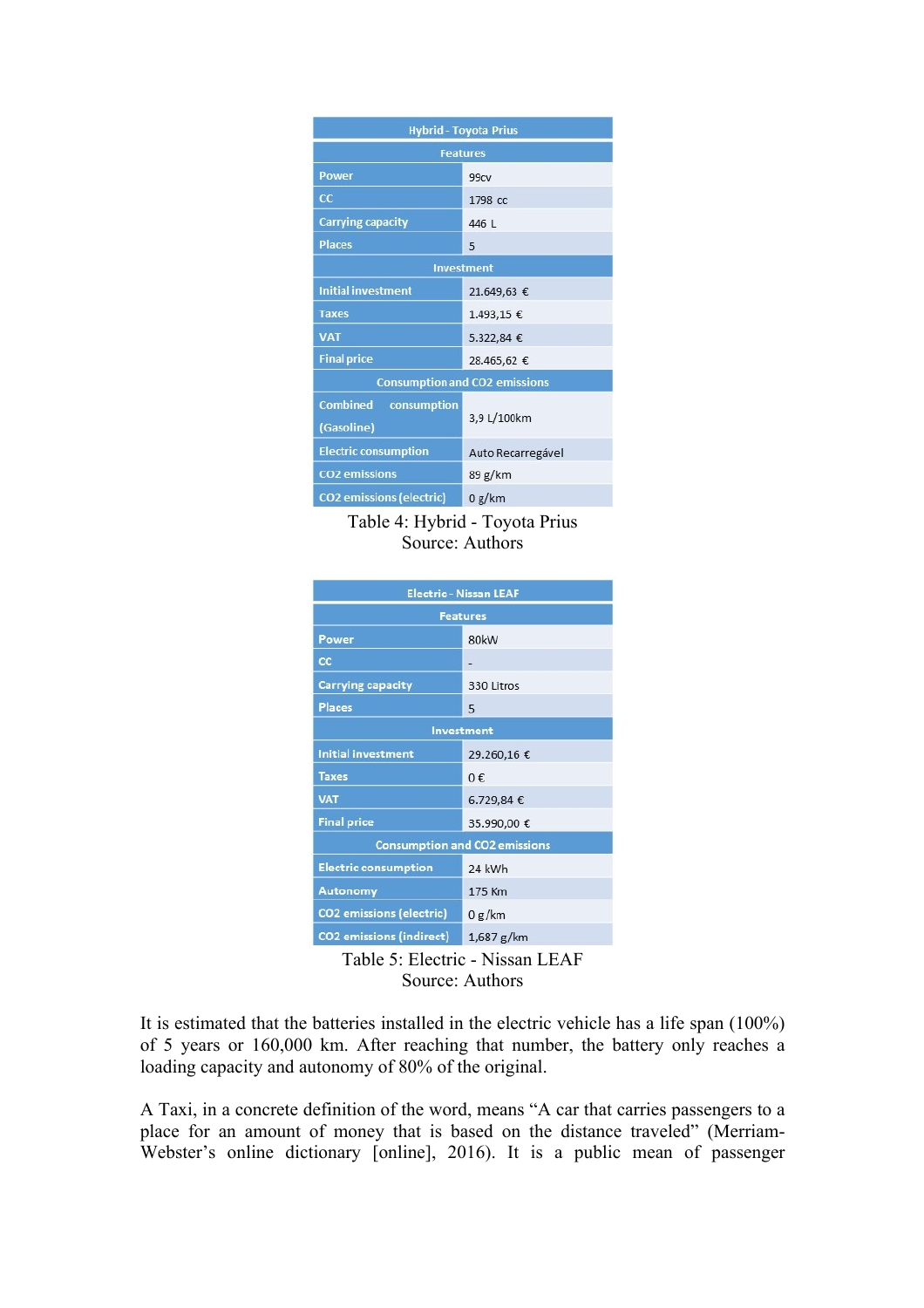transportation, and is equipped with a taximeter that calculates and charges the traveled distance, and the time of occupation of a vehicle.

The operation of a TAXI service has some tax benefits in the replacement of old vehicles for new ones, either at the time of purchase or in the circulation tax.

Therefore, we can calculate the purchase price of new cars intended to perform TAXI service (Table 6).

|               | Gasoline   | Diesel                | <b>LPG</b>                       | Hybrid                | <b>Electric</b> |
|---------------|------------|-----------------------|----------------------------------|-----------------------|-----------------|
| <b>Normal</b> | 30.145.09€ | 32.795,08€ 12.190,00€ |                                  | 28.465,62€ 35.990,00€ |                 |
| <b>TAXI</b>   | 27.576,34€ |                       | 29.062,30€ 11.662,12€ 26.629,04€ |                       | 35.990,00€      |

# Table 6: Acquisition Cost Differences Source: Authors

## **Taxi transport in the city of Lisbon**

In order to compare the different costs of fuel (gasoline, diesel and LPG) of TAXI vehicles in Lisbon, an average of the prices in the last quarter of 2013 was made. Concerning the cost of electricity the tariff in the simple regime of EDP for 2013 has been taken into account. The collected data were:

Gasoline 95 to 1.563  $\epsilon$  / L

Diesel -  $\in$  1.439 / L

LPG -  $\epsilon$  0.785 / L - The calculation took into account the spending of 90% in LPG system and 10% in the gasoline regime.

Hybrid -  $\epsilon$  1.563 / L (referring to the price of gasoline 95).

Electric  $- \epsilon$  0.1679 / kWh - Amount corresponding to the tariff of electricity in 2013  $(E 0.1365 + VAT 23\%$  per kWh).

A study conducted by the Institute of Mobility and Land Transport (IMTT) (Instituto da Mobilidade e dos Transportes Terrestres, 2006) weighting the number of TAXI by the working days in a week, concluded that there is an average daily supply (vehicles in circulation) of about 3100 vehicles in the city of Lisbon.

Tables 7 to 10 discriminates some relevant data for later comparison. All data was taken from the same study on the conditions of transportation in TAXI in Lisbon, prepared by IMTT. Also, note that some data have been updated for purposes of comparison.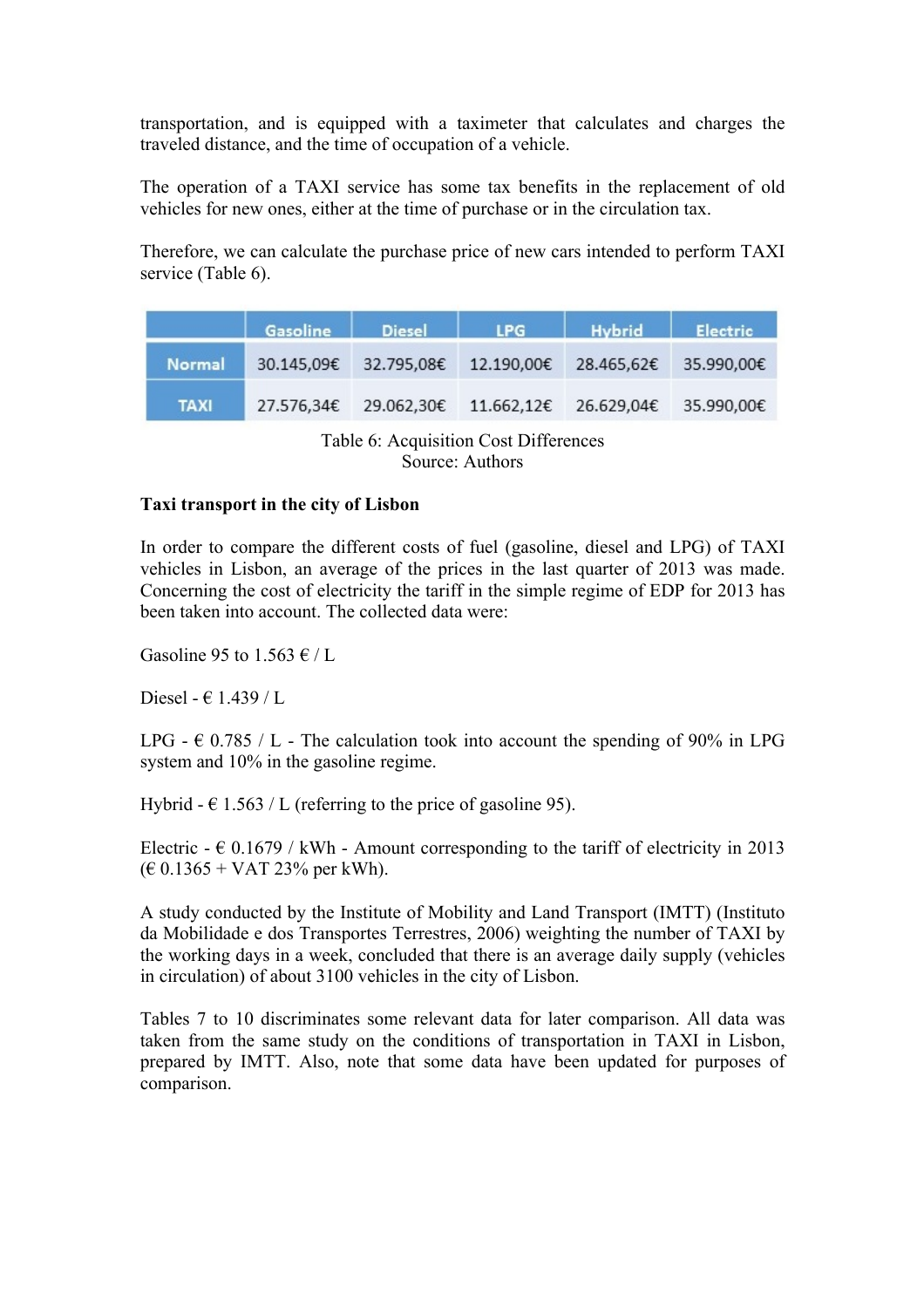| <b>Number of vehicles</b> | 3.103       |
|---------------------------|-------------|
| Kms traveled/year         | 235.028.694 |
| Kms traveled year/by TAXI | 75.743      |
| Kms traveled/day          | 643.914     |
| Kms traveled day/by TAXI  | 208         |

Table 7: Kilometers travelled (totals) Source: adapted from IMTT, 2006

|                                 | 2005       | 2011 (Updated data) |
|---------------------------------|------------|---------------------|
| Liters consumed/year            | 18.507.515 | 18.507.515          |
| Fuel expenses/year $(\epsilon)$ | 17.378.557 | 26.632.314          |

# Table 8: Total consumption Source: adapted from IMTT, 2006

| <b>NOx</b>                               | 235    |  |  |  |
|------------------------------------------|--------|--|--|--|
| Particles and hydrocarbons               | 24     |  |  |  |
| $\mathbf{c}\mathbf{o}$                   | 118    |  |  |  |
| CO <sub>2</sub>                          | 49.600 |  |  |  |
| $NOx - 1gr / Km$                         |        |  |  |  |
| Particles and hydrocarbons - 0,1 gr / Km |        |  |  |  |
| $CO - 0.5 gr/Km$                         |        |  |  |  |
| $CO2$ – liters consumed * 2,68 = Kg      |        |  |  |  |

Table 9: Gas emissions (Ton. / Year) Source: adapted from IMTT, 2006

| Services/day (weighted average) |                                |  | 467 |  |
|---------------------------------|--------------------------------|--|-----|--|
|                                 | Service hours number (weighted |  | 17  |  |
| average)                        |                                |  |     |  |

Table 10: Daily service hours Source: adapted from IMTT, 2006

## **CO2 emissions comparison**

The computed values presented in Table 11, result from the combination of  $CO<sub>2</sub>$ emission values (depending on the specifications of the models presented above), the number of kilometers/year traveled by a TAXI vehicle, and the total of 3103 cars. The analysis should be done separately, assuming that all TAXI vehicles use the same type of fuel.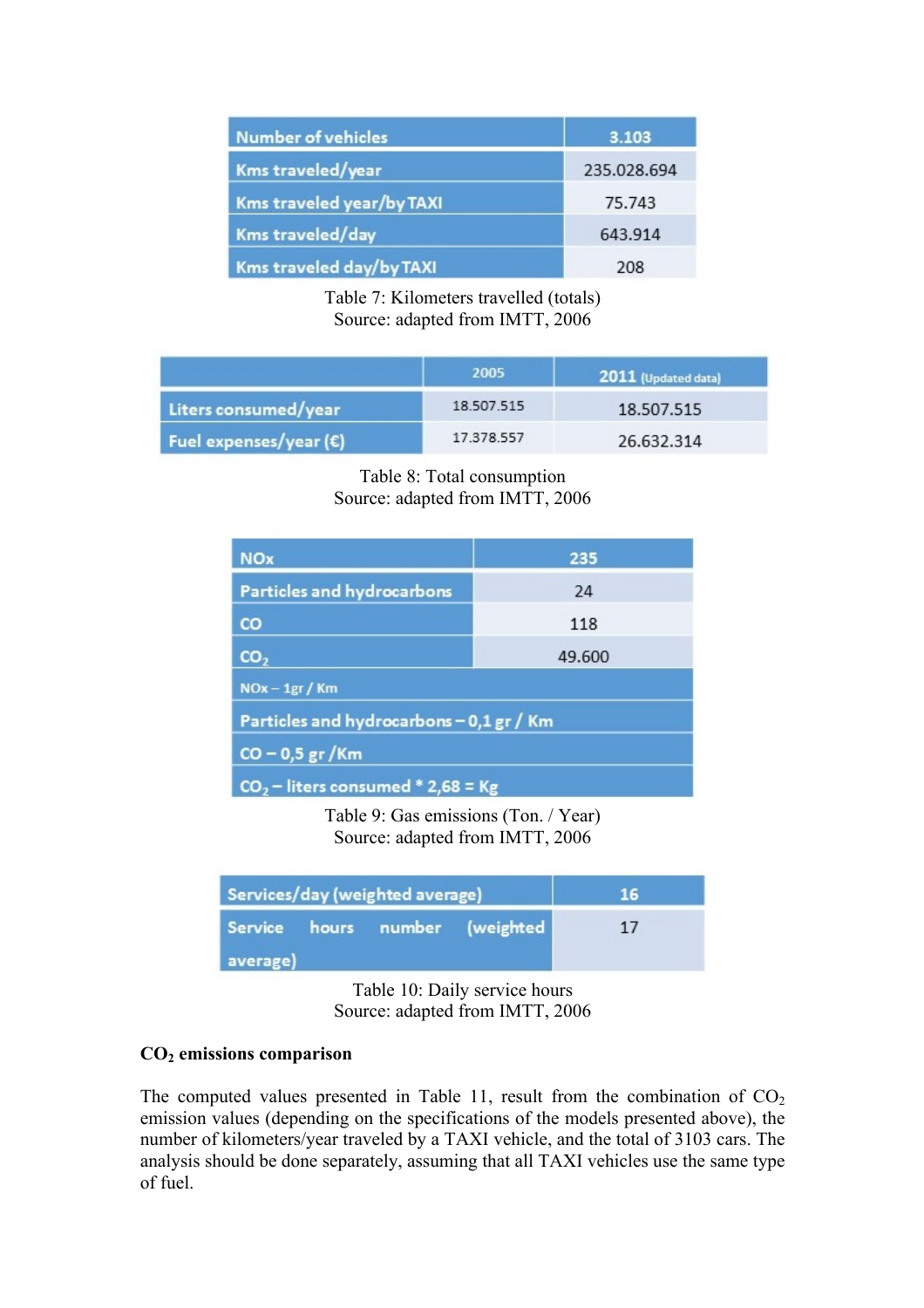|                         | CO <sub>2</sub> emissions by TAXI | CO <sub>2</sub> emissions from 3103 TAXIS |
|-------------------------|-----------------------------------|-------------------------------------------|
| <b>Current values</b>   | $16$ ton.                         | 49,600 ton.                               |
| Gasoline                | $10,5$ ton.                       | 32.510 ton.                               |
| <b>Diesel</b>           | 8,7 ton.                          | 27.091,67 ton.                            |
| LPG (combined) (1)      | 8,91 ton.                         | 27.657,06 ton.                            |
| <b>Hybrid</b>           | 6,76 ton.                         | 20.966,60 ton.                            |
| Electric <sup>(2)</sup> | $0.13$ ton.                       | 397,39 ton.                               |

Table 11: CO2 emissions estimate of TAXI vehicles in a year (ton.) Source: adapted from IMTT, 2006

(1) – Combined values of CO2 emissions (10% related to Gasoline and 90% to LPG).

 $(2)$  – CO2 emission values in the production of electricity by EDP (2006 values), since the car itself does not produce any polluting gas.

#### **Fuel cost comparison**

Table 12 displays the liters consumed and the cost of the different types of fuel. The "current values", referred to in the table, take into account the consumption close to 8 liters per 100 km, representative of the majority of the current TAXI fleet. The values computed in vehicles powered by LPG/Gasoline refer to the use of 90% LPG and 10% gasoline used mainly at the start and in case of emergency. The computation for the vehicle powered exclusively by electricity is based on the kWh necessary to travel 208 km.

|                       | Kms/day | Fuel spent (day)     | <b>Daily cost</b> | <b>Annual cost</b> |
|-----------------------|---------|----------------------|-------------------|--------------------|
| <b>Current values</b> | 208     | 16,34 Litros         | 23.51€            | 8.581,39€          |
| Gasoline              | 208     | 15,81 Litros         | 24,70€            | 9.016,61 €         |
| <b>Diesel</b>         | 208     | 9.57 Litros          | 13,77€            | 5.024,64 €.        |
| LPG/Gasoline          | 208     | 14,98 / 11,44 Litros | 12,37€            | 4.514,42 €         |
| <b>Hybrid</b>         | 208     | 8,11 Litros          | 12,68€            | 4.626,94 €         |
| <b>Electric</b>       | 208     | 28,5 kWh             | 4,79€             | 1.748,10€          |

Table 12: Annual cost of fuel comparison Source: Authors

Table 13 shows that annual savings are considerable in case the vehicle is powered by electricity, about 80% less than what is currently spent. Out of curiosity, and in the possibility of replacement of an old Diesel vehicle with a newer range, we see a possible reduction of 46% in fuel spending.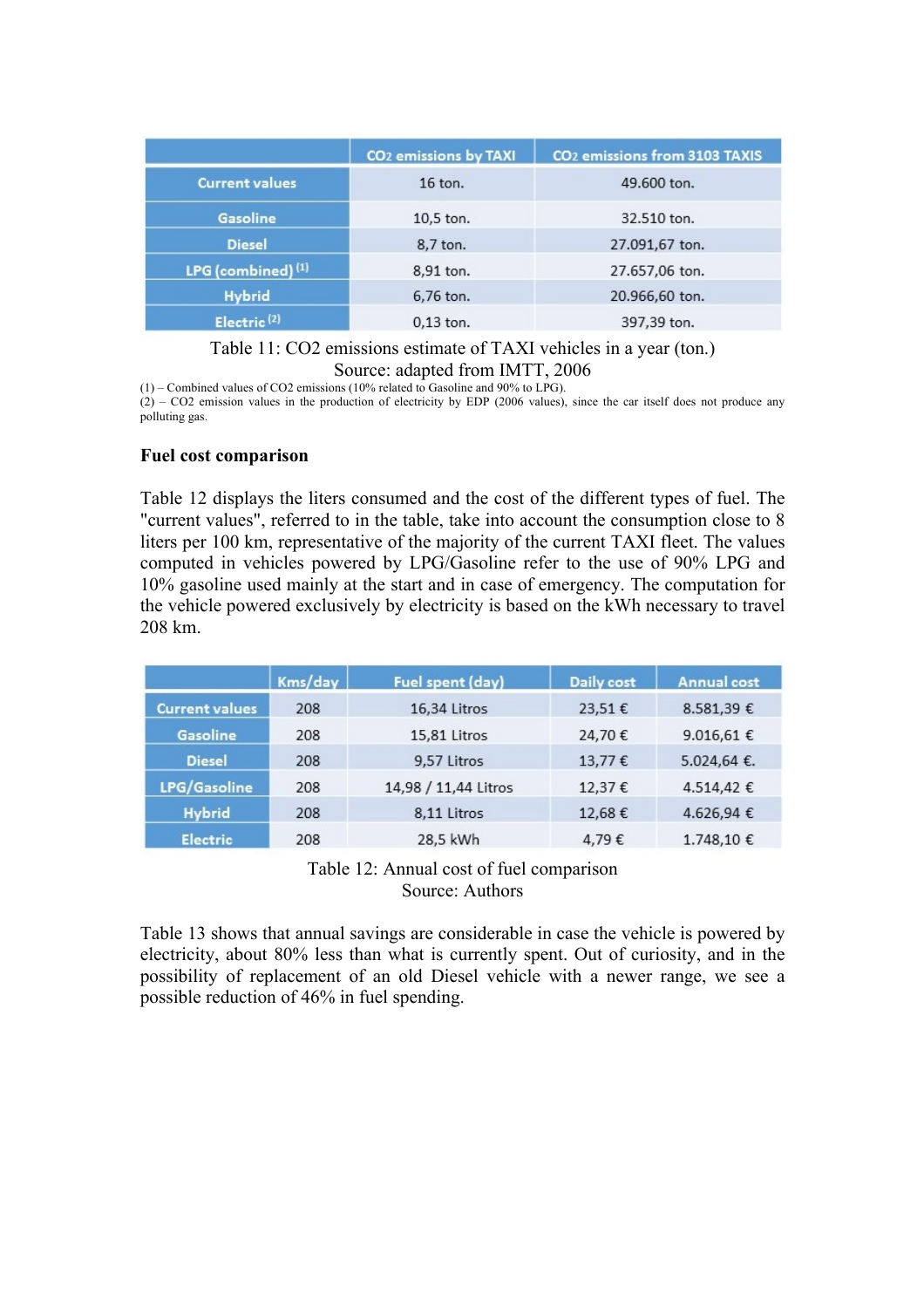|                       | <b>Annual fuel cost</b> | Possible annual savings |
|-----------------------|-------------------------|-------------------------|
| <b>Current values</b> | 8.581,39€               |                         |
| Gasoline              | 9.016,61€               | $(435,22 \epsilon)$     |
| <b>Diesel</b>         | 5.024,64 €.             | 3.556,74€               |
| LPG/Gasoline          | 4.514,42€               | 4.066, 97€              |
| <b>Hybrid</b>         | 4.626,94€               | 3.954,44 €              |
| <b>Electric</b>       | 1.748,10€               | 6.833,28€               |

Table 13: Possible savings with fuel Source: Authors

Considering the number of services per day (on average), coupled with the number of kilometers traveled on each trip, and using the price list stipulated by law, we easily calculate the value gained in passenger transportation (Table 14).

| Number of trips per day               | 16        |
|---------------------------------------|-----------|
| <b>Estimated Kms per trip</b>         | 13,00 kms |
| Price charged per trip <sup>(1)</sup> | 7,75€     |
| Total revenue per day                 | 124€      |
| Total revenue per year                | 45,260€   |

Table 14: Gross Revenue by TAXI Source: Authors (1) – Value calculated according to the Tariff System TAXI 2013

Taking into account the values calculated in Table 14 we can determine the annual balance of the TAXI services (Table 15).

|                       | <b>Fuel expense</b> | Revenue     | <b>Annual profit</b> |
|-----------------------|---------------------|-------------|----------------------|
| <b>Current values</b> | 8.581,39€           | 45.260,00 € | 39.659,43 €          |
| <b>Gasoline</b>       | 9.016,61€           | 45.260,00 € | 36.243,39 €          |
| <b>Diesel</b>         | 5.024,64 €          | 45.260,00 € | 40.235,36€           |
| LPG/Gasoline          | 4.514,42 €          | 45.260,00 € | 40.745,58€           |
| <b>Hybrid</b>         | 4.626,94 €          | 45.260,00 € | 40.633,06 €          |
| <b>Electric</b>       | 1.748,10€           | 45.260,00 € | 43.511,90 €          |

Table 15: Annual balance between expenditure and revenue (by TAXI) Source: Authors

# **Final considerations**

Table 16 shows the required number of trips and working days to recover the investment made in the acquisition of any type of vehicle.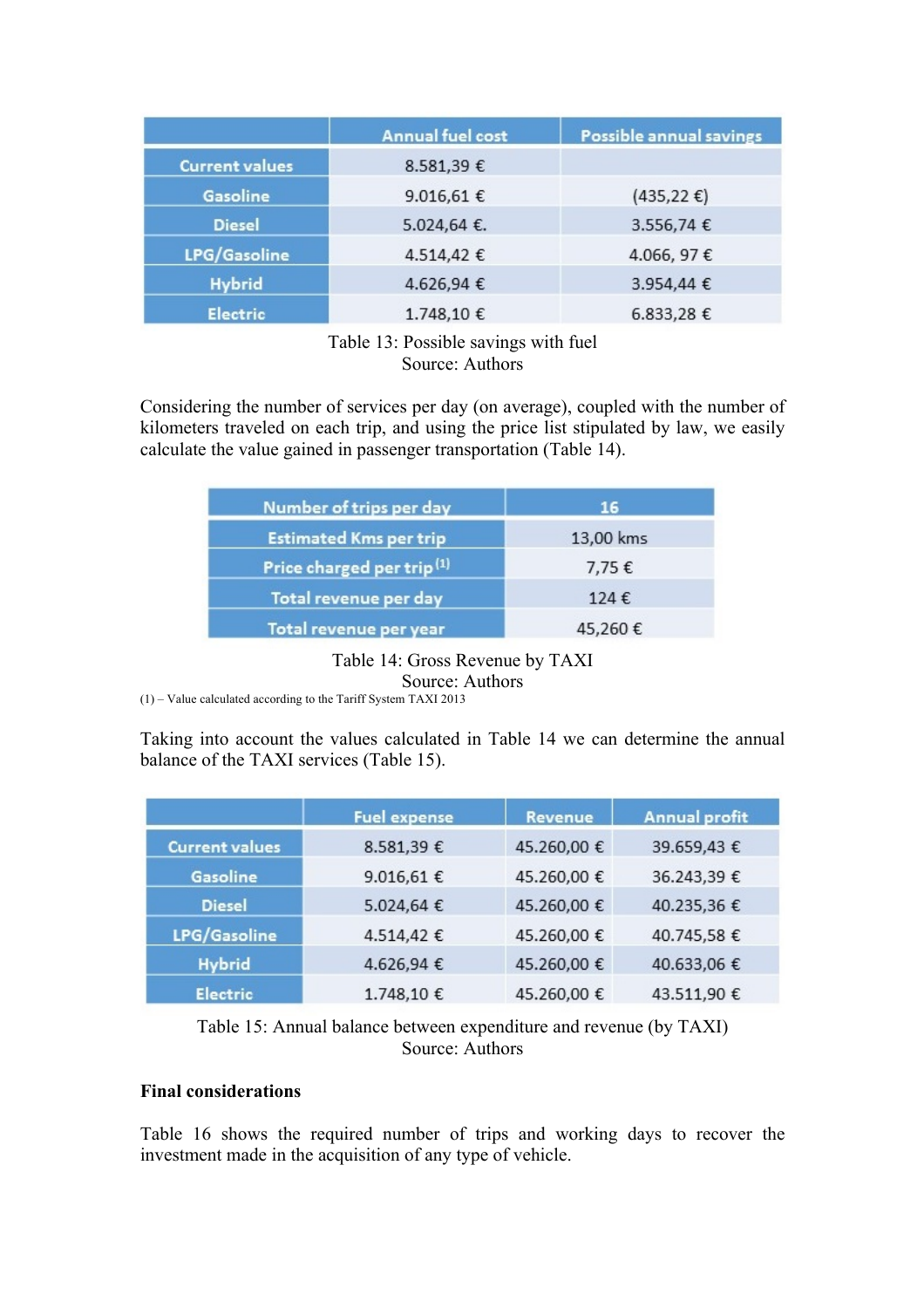|                       | Number of trips required | <b>Number of working days</b> |
|-----------------------|--------------------------|-------------------------------|
| <b>Current values</b> | 3.558                    | 222                           |
| Gasoline              | 3.750                    | 234                           |
| <b>Diesel</b>         | 1.505                    | 94                            |
| LPG/Gasoline          | 3.436                    | 215                           |
| <b>Hybrid</b>         | 3.669                    | 229                           |

## Table 16: Number of days required to recover the initial investment Source: Authors

Transportation in an electric vehicle is the alternative that may offer greater advantages with certain costs. Despite showing some noticeable drawbacks, focusing on this type of mobility can become quite plausible. The disadvantages are primarily based on the low autonomy of the vehicle, which requires replenishment more than once per day.

After obtaining the analyzed results, we can see that there are no major differences in the acquisition price of new vehicles for the TAXI service, with the exception of the LPG vehicle. In fact, the return on investment of a LPG vehicle is much faster compared to others, whose time required recovering the acquisition investment is quite identical.

Concerning the cost of fuel, we find that the electric vehicle is advantageous when compared to the other vehicles examined. Despite having a slightly higher acquisition cost and an additional cost with battery replacement (after traveled 160,000 kilometers or after 5 years), the charging cost is quite advantageous.

While we can conclude that the idea of electric TAXI vehicles would be a good solution for Lisbon, there may still be some significant obstacles, namely the lack of charging infrastructures. Additionally, it may still be premature to bet on this technology, as it is quite recent and there are still no guarantees of reliability for a service as demanding as TAXI.

Collected data show that replacing the existing fleet with a newer fleet (same range) substantially reduces the costs of fuel and  $CO<sub>2</sub>$  emissions. Disregarding the electric vehicle, the hybrid vehicle is the offering better in reducing the costs of fuel and  $CO<sub>2</sub>$ emissions. The LPG vehicle can also be taken into account, as its acquisition price is much lower compared to others.

#### **Conclusions and recommendations**

After completion of this project we can draw some conclusions regarding the objectives proposed initially, being able to state that:

• Entrepreneurship can be a solution and a strong booster of the Portuguese economy, especially in times of crisis;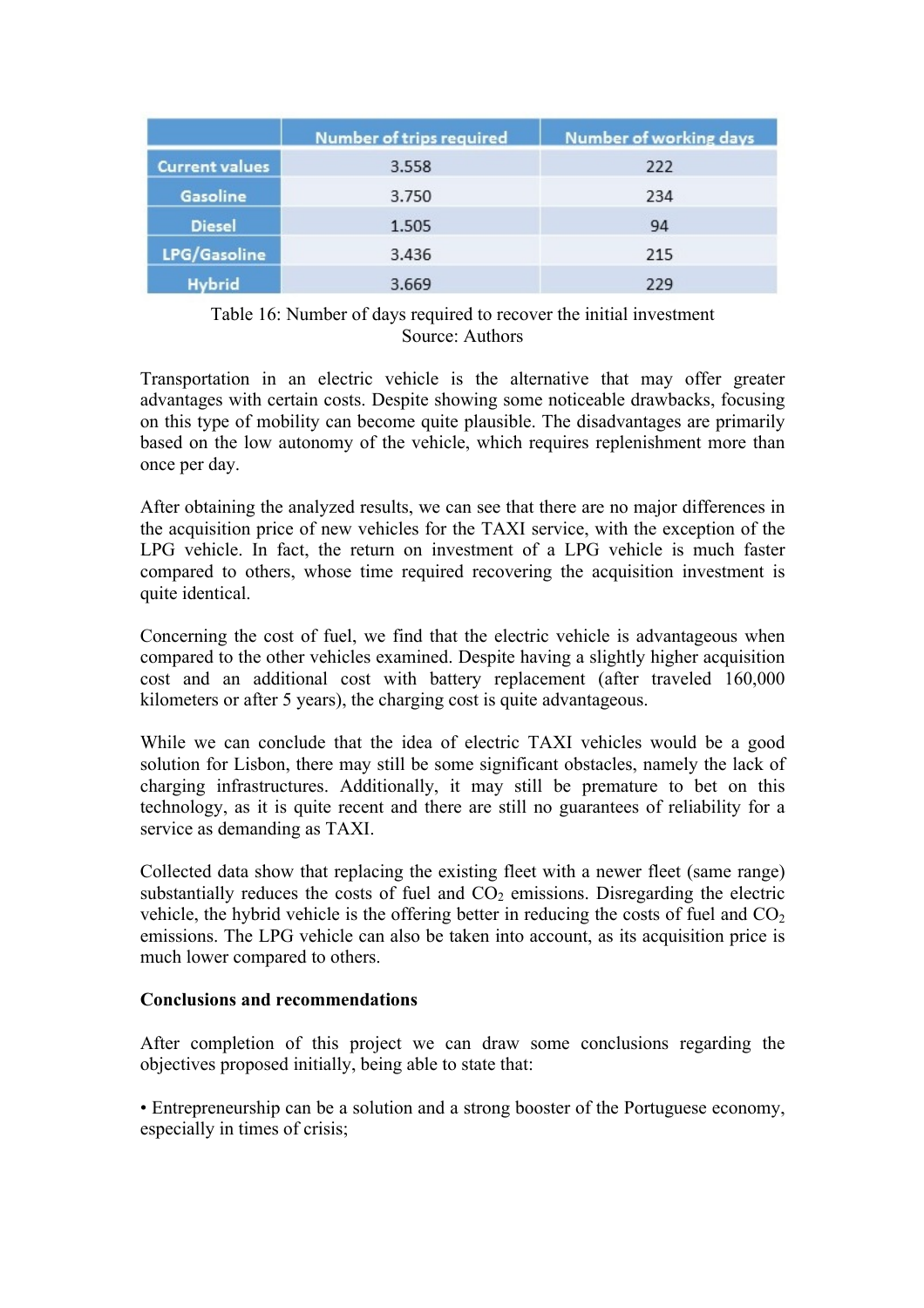• There is a clear intention of the Portuguese Government and in particular of the Lisbon Municipal Council, to reduce greenhouse gas emissions. The laws and protocols already approved somehow limit the use of more polluting vehicles;

• In a TAXI service, costs associated with fuel can become less bearable, taking into account the means available today (vehicles that consume 8L/100km);

• The TAXI service in electric vehicles may be a plausible solution, although it may have some reservations, particularly with the implementation costs of charging infrastructures;

• The concept of electric TAXI can still offer some resistance in its implementation, so that hybrid vehicles can be a good option (considering consumption and  $CO<sub>2</sub>$ ) emissions), without major structural changes;

• The scenario of price reduction for passengers only becomes feasible amending current legislation (legal requirement), or being a transportation company other than TAXI (without State intervention) and necessarily giving up the associated advantages (e.g.: circulation in exclusive "bus" lanes).

To conclude, and in response to the first research question, we can say that there are TAXI models (those running on LPG, the hybrid and the electric models) that reduce CO2 emissions in Lisbon.

In response to the second research question, we can also say that there is a TAXI model (that powered by electricity) that can decrease the price paid by passengers.

As a final recommendation, based upon data presented above, we can say that the choice of electric vehicles is the one that will best serve both the environment because it yields zero  $CO<sub>2</sub>$  emissions, and the consumer because it is the only one whose annual fuel cost will allow to reduce the price paid by passengers.

However, as we are dealing with a new technology, there are several restrictions that prevent its immediate adoption, the main one being the short battery life, (vehicle autonomy), which would always imply more than one daily charge. Moreover, as there are still no charging infrastructures across the country, trips out of the Lisbon area would be very problematic, or even impossible.

As a proposal for future studies, including the analysis of costs considered to be constant in this project (for example, staff costs, maintenance costs and the evolution of energy prices) will enrich the approach and allow greater detail, thus a conclusion based on a higher number of data and information.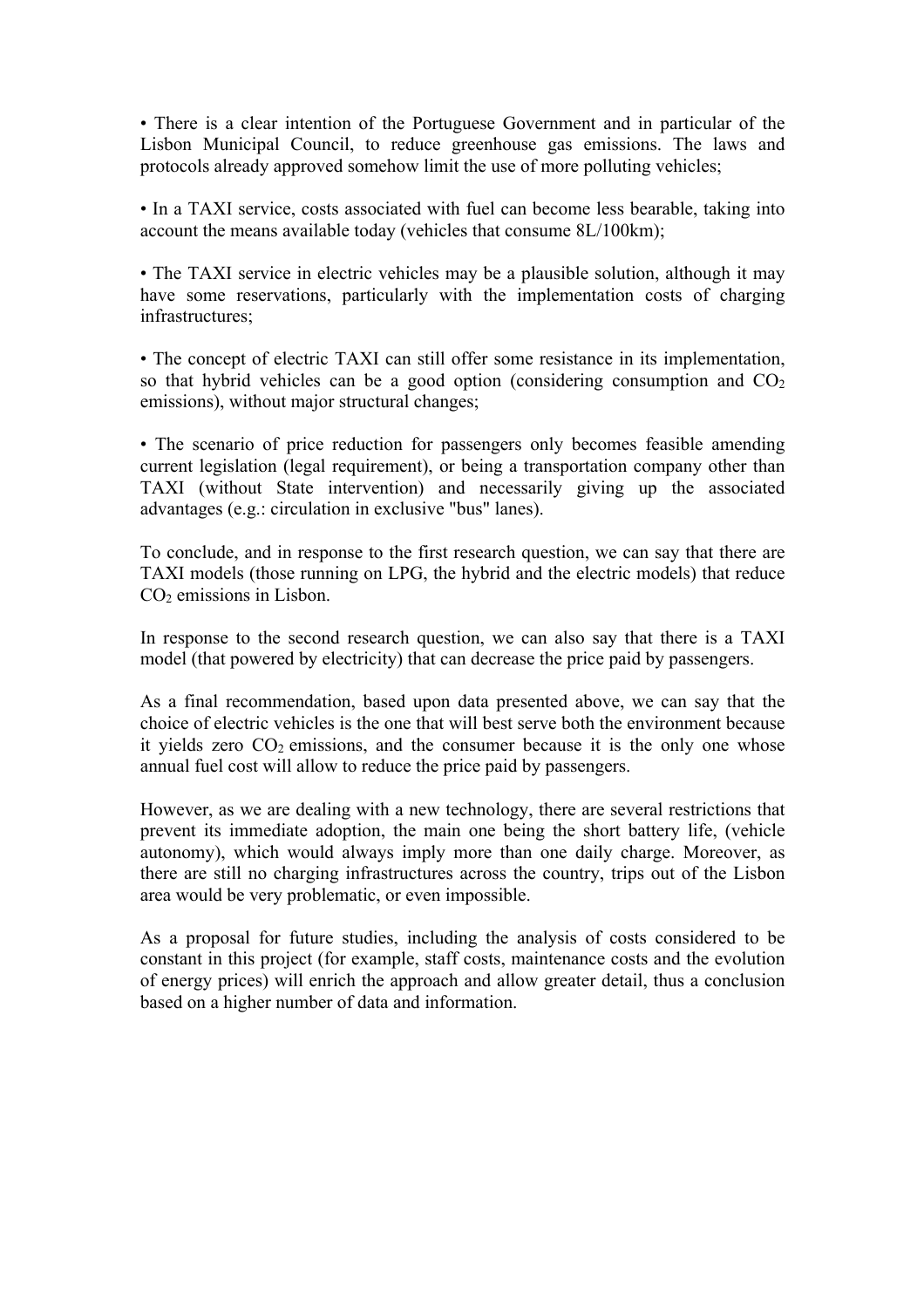#### **References**

Antoncic, B., & Hisrich, R. D. (2001). Intrapreneurship: Construct Refinement and Cross-Cultural Validation. *Journal of Business Venturing, 16*(5), 495–527.

Ardichvili, A., Cardozo, R., & Ray, S. (2003). A theory of entrepreneurial opportunity identification and development. *Journal of Business Venturing, 18*(1), 105–123.

Baptista, A., Teixeira, M. S., & Portela, J. (2008). *Motivações e obstáculos ao empreendedorismo em Portugal.* Tomar: 14º Congresso Nacional da APDR.

Baumol. W. J. (1990). Entrepreneurship: Productive, Unproductive and Destructive. *The Journal of Political Economy, 98*(5), 893–921.

Bonnstetter, B. J. (2000). The DNA of global leadership competencies. *Thunderbird International Business Review, 42*(2), 131-144.

Câmara Municipal de Lisboa. (2009). *Relatório do Estado do Ordenamento do Território.* Retrieved 12 of April, 2012, from http://habitacao.cmlisboa.pt/?no=405000100221,010.

Capaldo, G., Iandoli, L., & Ponsiglione, C. (2004). Entrepreneurial competencies and training needs of small firms: A methodological approach. In *14th Annual IntEnt Conference, Napoli*.

Carland, J. W., Hoy, F., Boulton, W. R., & Carland, J. C. (1984). Differentiating Entrepreneurs from Small Business Owners: A Conceptualization. *Academy of Management Review, 9*(2), 354-359.

Comissão das Comunidades Europeias. (2003). *Livro Verde. Espírito Empresarial na Europa*, Bruxelas: Publicações da DG Empresas.

De Meza, D., & Southey, C. (1996). The borrower's curse: optimism, finance and entrepreneurship. *The Economic Journal, 106*(435), 375–386.

Dejardin, M. (2000). Entrepreneurship and Economic Growth: An Obvious Conjunction? *Development and Comp Systems, EconWPA.* Retrieved 21 April 2013 from http://econwpa.repec.org/eps/dev/papers/0110/0110010.pdf

Diário da República. (2007). *Ministério do Ambiente, do Ordenamento de Território e do Desenvolvimento Regional*, 1.ª série, N.º 150, Decreto-Lei nº. 279/2007 de 6 de Agosto.

Dolabela, F. (2008). *O Segredo de Luísa*. São Paulo: Cultura. Dornelas, J. (2001). *Empreendedorismo: transformando ideias em negócios* (3ª Ed.). Rio de Janeiro: Campus.

Ferrão, P., Conceição, P., & Baptista, R. (2005). *Inovação, empreendedorismo e desenvolvimento. Preparar Portugal para um novo ciclo de fundos estruturais 2007* – *2013*. Lisboa: Centro de Estudos em Inovação, Tecnologia e Políticas de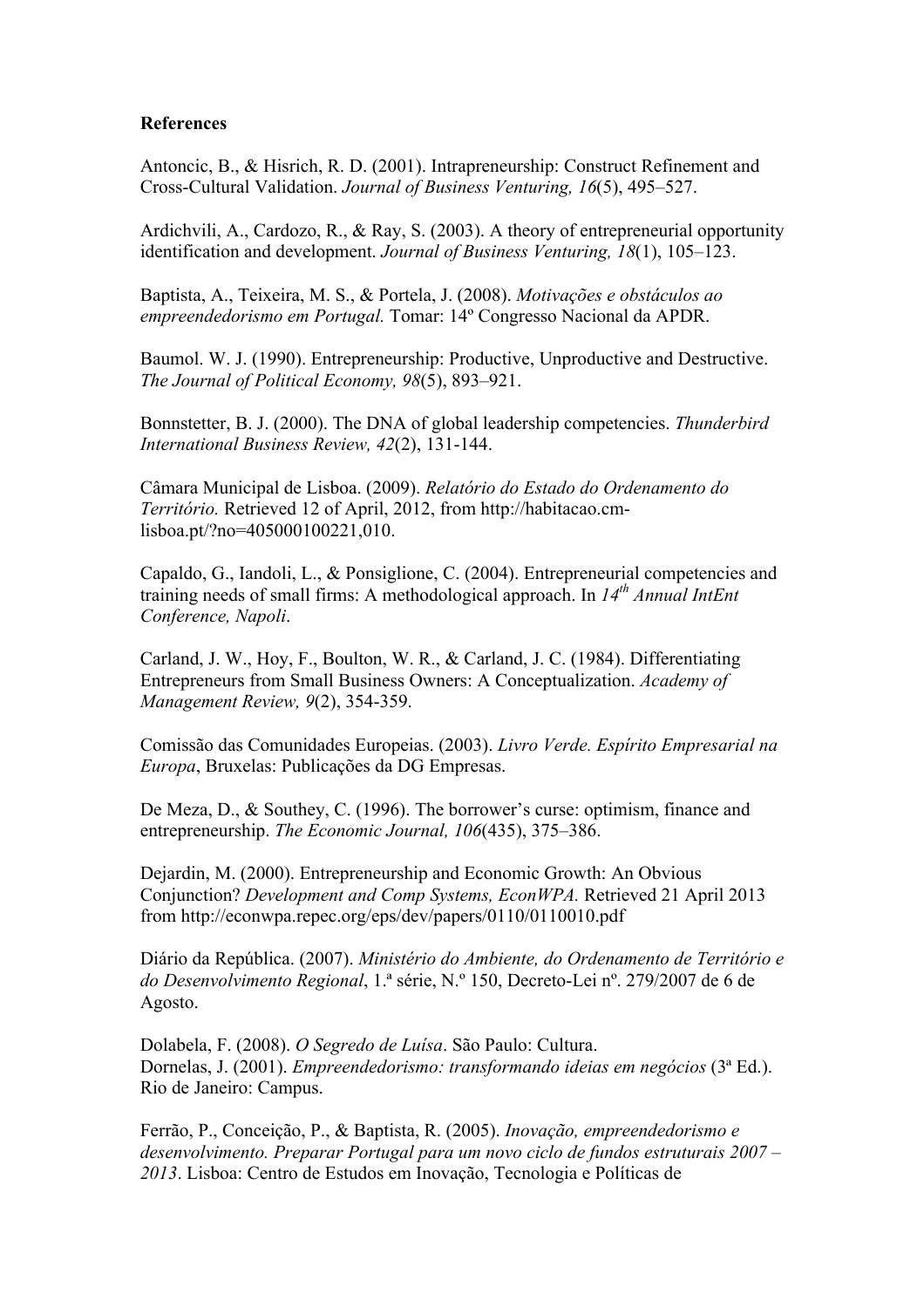Desenvolvimento, Instituto Superior Técnico, Universidade Técnica de Lisboa. Retrieved 28 April 2013 from http://www.qren.pt/np4/file/1437/2 Inova\_o\_Empreendedorismo\_e\_Desenvolv.pdf

Ferreira, Í. (2009). *As Determinantes para a Criação de um Negócio (Estudo de casos).* Unpublished master dissertation, Instituto Superior de Economia e Gestão, Lisboa.

Filion, L. (1999). Empreendedorismo: empreendedores e proprietários – gerentes de pequenos negócios. *Revista de Administração, 34*(2), 5-28.

Global Entrepreneurship Monitor. (2004a). GEM 2004 Global Executive Report. Retrieved 19 March 2013, from http://www.gemconsortium.org/download/1326308532436/GEM\_2004\_Exec\_Report. pdf

Graevenitza, G., Harhoffa, D., & Weberb, R. (2010). The effects of entrepreneurship education. *Journal of Economic Behavior & Organization, 76*(1), 90-112.

Hart, D. (2003). *The Emergence of Entrepreneurship Policy.* New York: Cambridge University Press.

Hitt, M. A., Ireland, R. D., Camp, S. M., & Sexton, D. L. (2001). Entrepreneurial Strategies for Wealth Creation. *Strategic Management Journal, 22*(6-7), 479–491.

Instituto da Mobilidade e dos Transportes Terrestres (IMTT). (2006). Estudo Sobre as Condições de Exploração de Transportes em Táxi na Cidade de Lisboa. Retrieved 22 March 2012 from,

http://www.imtt.pt/sites/IMTT/Portugues/BibliotecaeArquivo/RepertorioIMTTanterio ra2008/Estudos/Documents/IMTT\_TaxisEstudo2006.pdf

Instituto Nacional de Estatística. (2003). *Movimentos Pendulares na Área Metropolitana de Lisboa 1991-2001, Deslocações entre o local de residência e o local de trabalho/estudo*. Retrieved 29 April 2013 from http://www.ine.pt/xportal/xmain?xpid=INE&xpgid=ine\_destaques&DESTAQUESdes

t\_boui=70320&DESTAQUESmodo=2

Instituto Nacional de Estatística. (2007). *Factores de Sucesso das Iniciativas Empresariais*. DEE/Serviços de Estatísticas das Empresas. Retrieved 29 April 2013 from

http://www.ine.pt/xportal/xmain?xpid=INE&xpgid=ine\_estudos&ESTUDOSest\_boui =6188890&ESTUDOSmodo=2

Kirzner, I. M. (1997). Entrepreneurial Discovery and the Competitive Market Process: An Austrian Approach. *Journal of Economic Literature, 35*(1), 60-85

Man, T., & Lau, T. (2005). The context of entrepreneurship in Hong Kong: An investigation through the patterns of entrepreneurial competencies in contrasting industrial environments. *Journal of Small Business and Enterprise Development, 12*(4), 464-481.